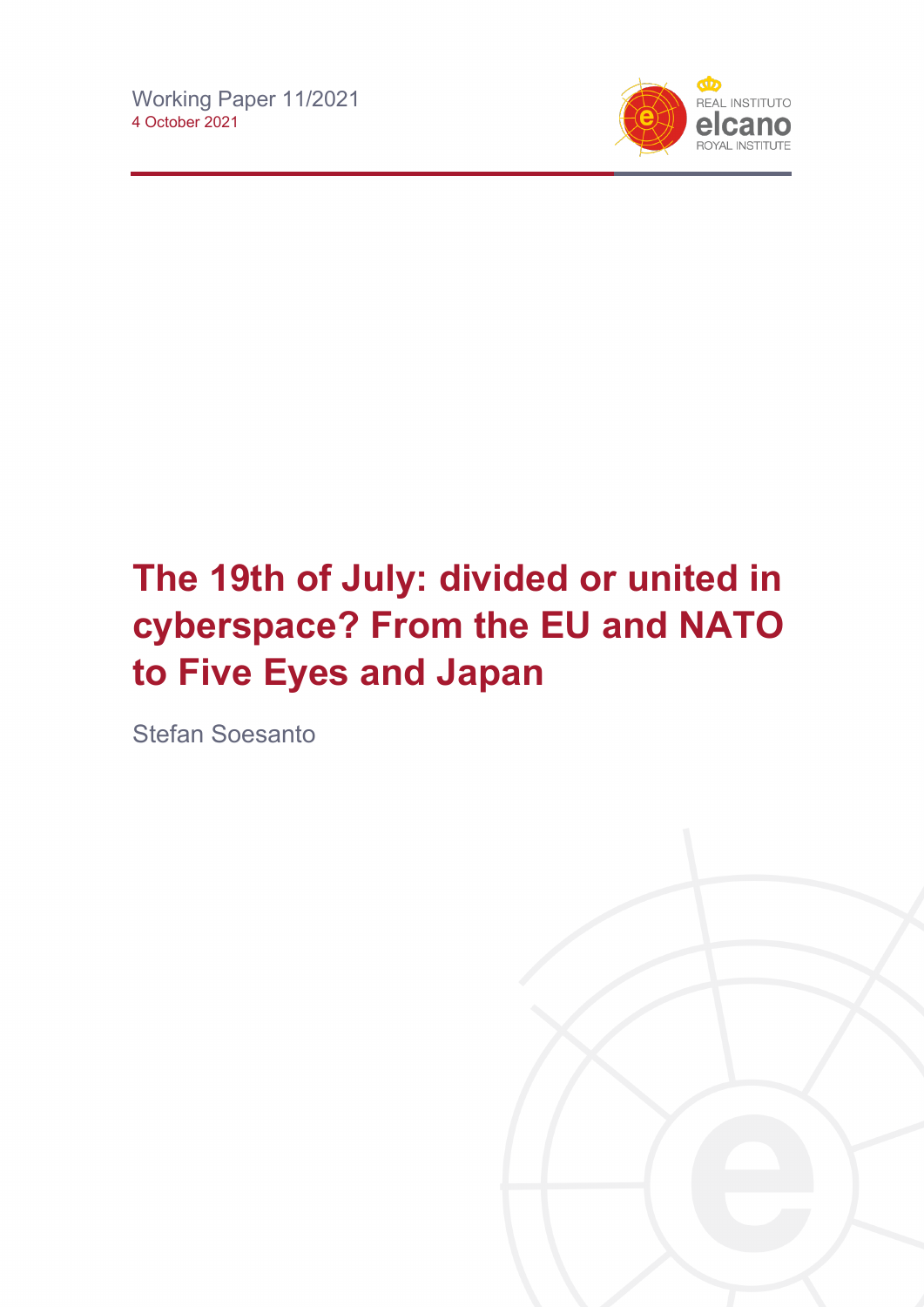# **The 19th of July: divided or united in cyberspace? From the EU and NATO to Five Eyes and Japan**

**Stefan Soesanto** | Senior Cyber Defence Researcher at the Center for Security Studies (CSS) at ETH Zurich | @iiyonite  $\blacktriangleright$ 

#### **Index**

#### <span id="page-1-0"></span>**Summary**

The coordinated public attribution campaign by the EU, NATO, Five Eyes and Japan on 19 July 2021 has been portrayed as a largely coherent effort of like-minded countries confronting China's malicious cyber activities. As this Working Paper will show, this was the case neither in substance nor in form. For instance, while [the Five Eyes](https://blog.realinstitutoelcano.org/hackear-el-pentagono/) are the most coherent group when it comes to public attribution, confronting Beijing on the MS Exchange campaign, and highlighting APT40 activity, they failed to achieve consensus on denouncing Beijing's use of 'criminal contract hackers to conduct unsanctioned cyber operations globally, including for their own personal profit'. Similarly, given the absence of high-volume and high-profile APT40 activity in Europe, it should come as no surprise that the majority of NATO and EU member states were relatively muted on the issue. Meanwhile, the Japanese government –for the first time ever– put forward its own public attribution assessment on APT40. Based on the public information available as of the time of writing, this Working Paper aims to disentangle and explain what occurred on 19 July. To the author's knowledge this is the first ever case study to take a deep look into a coordinate attribution campaign. It brings together an in-depth analysis of the various government statements and a database that tracked the social media behaviour of numerous government ministries on [1](#page-1-1)9 July 2021.<sup>1</sup>

<span id="page-1-1"></span><sup>1</sup> See the database [here.](https://docs.google.com/spreadsheets/d/e/2PACX-1vT79QCetpcm_Vj6DXiKAOyD3UDA17GEyv8q2Mqjw5JN3NnRm1FWE6xUNsF3CacDv7NtS8D41OtOpyAT/pub?output=xlsx)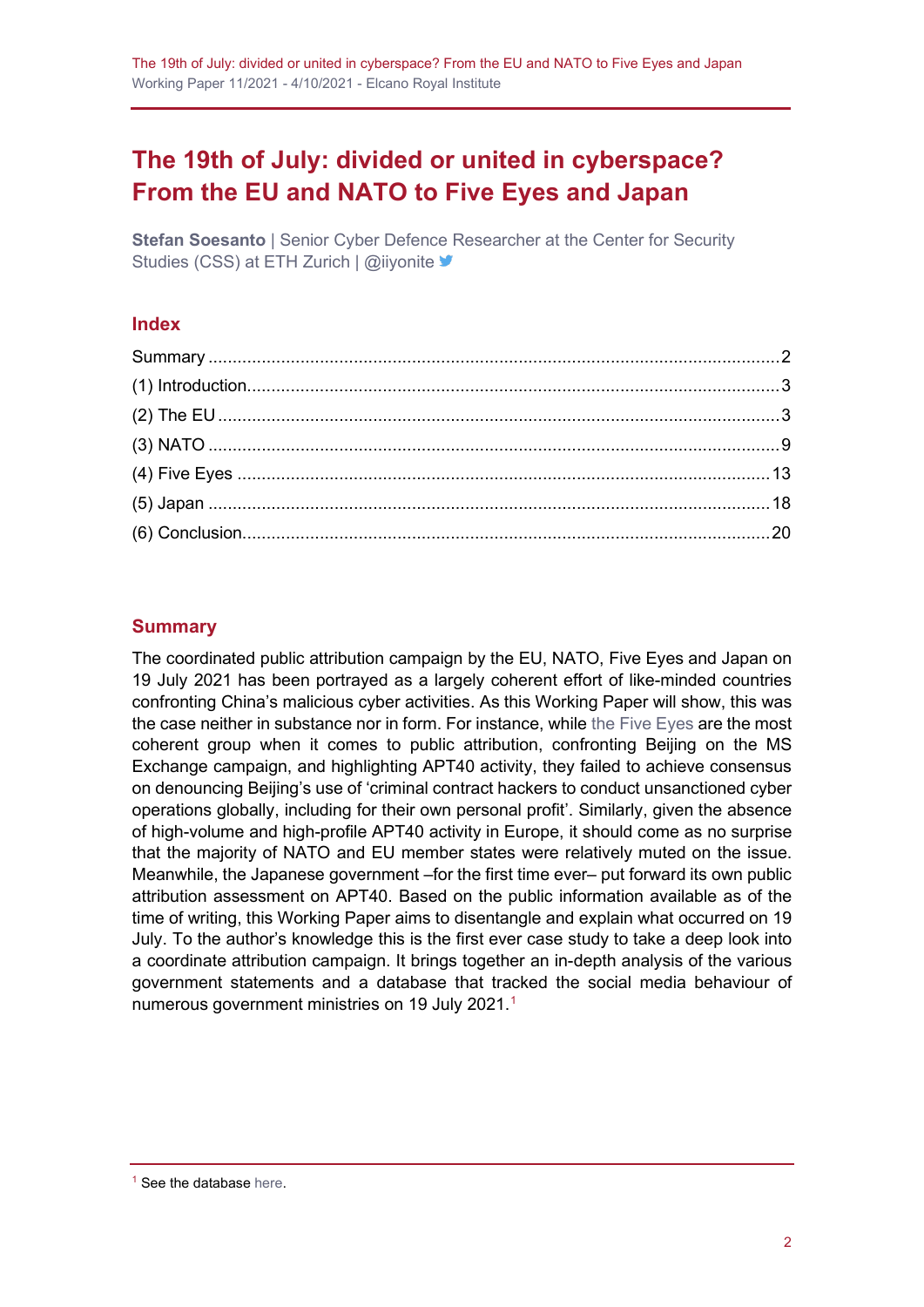### <span id="page-2-0"></span>**(1) Introduction**

On 19 July 2021 the EU's High Representative for Foreign Affairs and Security Policy (HR), [Josep Borrell,](http://www.realinstitutoelcano.org/wps/portal/rielcano_en/contenido?WCM_GLOBAL_CONTEXT=/elcano/elcano_in/zonas_in/queralt-molina-challenges-facing-josep-borrell-next-eu-foreign-policy-interview-joseph-weiler) published a Declaration on behalf of the EU urging the 'Chinese authorities to take action against malicious cyber activities undertaken from its territory'.<sup>[2](#page-2-2)</sup> The HR's Declaration kicked off a host of other government statements and tweets on that day, encompassing a wide range of different attribution assessments, intelligence assertions, strategic objectives and diplomatic support. Coordinated to a degree by Washington, the flurry of statements by the EU, NATO, Five Eyes and Japan on Chinese cyber activities was perceived by numerous media outlets as one coherent narrative with a few subtle discrepancies. The goal of this Working Paper is to break that narrative apart by contextualising government motivations and disentangling the political intricacies that were on display that day.

#### <span id="page-2-1"></span>**(2) The EU**

Since the introduction of the EU's Framework for a Joint EU Diplomatic Response to Malicious Cyber Activities on 19 June 2017 (the so called 'cyber diplomacy toolbox'), the EU's HR has made six Declarations (excluding the Declarations on EU cyber sanctions).<sup>[3](#page-2-3)</sup> They include a Declaration on respect for the rules-based order in cyberspace (12 April 2019), a call for responsible behaviour after the cyber-attacks against Georgia (21 February 2020), on malicious cyber activities exploiting the coronavirus pandemic (30 April 2020), to promote international security and stability in cyberspace (30 July 2020), on expressing solidarity with the US on the impact of SolarWinds (15 April 2021) and the most recent one on malicious cyber activities undertaken from Chinese territory (19 July 2021).[4](#page-2-4)

None of the Declarations by the HR fall into the category of public attribution, as (a) an HR Declaration speaks on behalf of the EU and all the 27 members states, and (b) there is no mechanism for collective public attribution at the EU level. The reasons for this setup are manifold, including inequalities between member state attribution capabilities, an unwillingness to share classified intelligence with all the other 26 national governments and a desire to maintain national sovereignty over foreign, security and

<span id="page-2-2"></span><sup>&</sup>lt;sup>2</sup> Council of the EU (2021), 'China: Declaration by the High Representative on behalf of the European [Union urging Chinese authorities to take action against malicious cyber activities undertaken from its](https://www.consilium.europa.eu/en/press/press-releases/2021/07/19/declaration-by-the-high-representative-on-behalf-of-the-eu-urging-china-to-take-action-against-malicious-cyber-activities-undertaken-from-its-territory/)  [territory',](https://www.consilium.europa.eu/en/press/press-releases/2021/07/19/declaration-by-the-high-representative-on-behalf-of-the-eu-urging-china-to-take-action-against-malicious-cyber-activities-undertaken-from-its-territory/) concilium.europa.eu, 19/VII/2021.

<span id="page-2-3"></span><sup>&</sup>lt;sup>3</sup> Council of the EU (2017), 'Cyber attacks: EU ready to respond with a range of measures, including [sanctions'](https://www.consilium.europa.eu/en/press/press-releases/2017/06/19/cyber-diplomacy-toolbox/), consilium.europa.eu, 19/VI/2017.

<span id="page-2-4"></span><sup>4</sup> Council of the EU (2019), ['Declaration by the High Representative on behalf of the EU on respect for the](https://www.consilium.europa.eu/en/press/press-releases/2019/04/12/declaration-by-the-high-representative-on-behalf-of-the-eu-on-respect-for-the-rules-based-order-in-cyberspace/)  [rules-based order in cyberspace',](https://www.consilium.europa.eu/en/press/press-releases/2019/04/12/declaration-by-the-high-representative-on-behalf-of-the-eu-on-respect-for-the-rules-based-order-in-cyberspace/) consilium.europa.eu, 12/IV/2019; Council of the EU (2020), ['Declaration](https://www.consilium.europa.eu/en/press/press-releases/2020/02/21/declaration-by-the-high-representative-on-behalf-of-the-european-union-call-to-promote-and-conduct-responsible-behaviour-in-cyberspace/)  [by the High Representative on behalf of the European Union -](https://www.consilium.europa.eu/en/press/press-releases/2020/02/21/declaration-by-the-high-representative-on-behalf-of-the-european-union-call-to-promote-and-conduct-responsible-behaviour-in-cyberspace/) call to promote and conduct responsible [behaviour in cyberspace',](https://www.consilium.europa.eu/en/press/press-releases/2020/02/21/declaration-by-the-high-representative-on-behalf-of-the-european-union-call-to-promote-and-conduct-responsible-behaviour-in-cyberspace/) consilium.europa.eu, 21/II/2020; Council of the EU (2020), ['Declaration by the](https://www.consilium.europa.eu/en/press/press-releases/2020/04/30/declaration-by-the-high-representative-josep-borrell-on-behalf-of-the-european-union-on-malicious-cyber-activities-exploiting-the-coronavirus-pandemic/)  High [Representative Josep Borrell, on behalf of the European Union, on malicious cyber activities](https://www.consilium.europa.eu/en/press/press-releases/2020/04/30/declaration-by-the-high-representative-josep-borrell-on-behalf-of-the-european-union-on-malicious-cyber-activities-exploiting-the-coronavirus-pandemic/)  [exploiting the coronavirus pandemic',](https://www.consilium.europa.eu/en/press/press-releases/2020/04/30/declaration-by-the-high-representative-josep-borrell-on-behalf-of-the-european-union-on-malicious-cyber-activities-exploiting-the-coronavirus-pandemic/) consilium.europa.eu, 30/IV/2020; Council of the EU (2020), ['Declaration by the High Representative Josep Borrell on behalf of the EU: European Union response to](https://www.consilium.europa.eu/en/press/press-releases/2020/07/30/declaration-by-the-high-representative-josep-borrell-on-behalf-of-the-eu-european-union-response-to-promote-international-security-and-stability-in-cyberspace/)  [promote international security and stability in cyberspace'](https://www.consilium.europa.eu/en/press/press-releases/2020/07/30/declaration-by-the-high-representative-josep-borrell-on-behalf-of-the-eu-european-union-response-to-promote-international-security-and-stability-in-cyberspace/), consilium.europa.eu, 30/VII/2020; Council of the EU (2021), ['Declaration by the High Representative on behalf of the European Union expressing solidarity](https://www.consilium.europa.eu/en/press/press-releases/2021/04/15/declaration-by-the-high-representative-on-behalf-of-the-european-union-expressing-solidarity-with-the-united-states-on-the-impact-of-the-solarwinds-cyber-operation/)  with the United States on [the impact of the SolarWinds cyber operation'](https://www.consilium.europa.eu/en/press/press-releases/2021/04/15/declaration-by-the-high-representative-on-behalf-of-the-european-union-expressing-solidarity-with-the-united-states-on-the-impact-of-the-solarwinds-cyber-operation/), consilium.europa.eu, 15/IV/2021; and Council of the EU (2021), 'China: Declaration by the High Representative on behalf of the European [Union urging Chinese authorities to take action against malicious cyber activities undertaken from its](https://www.consilium.europa.eu/en/press/press-releases/2021/07/19/declaration-by-the-high-representative-on-behalf-of-the-eu-urging-china-to-take-action-against-malicious-cyber-activities-undertaken-from-its-territory/)  [territory',](https://www.consilium.europa.eu/en/press/press-releases/2021/07/19/declaration-by-the-high-representative-on-behalf-of-the-eu-urging-china-to-take-action-against-malicious-cyber-activities-undertaken-from-its-territory/) consilium.europa.eu, 19/VII/2021.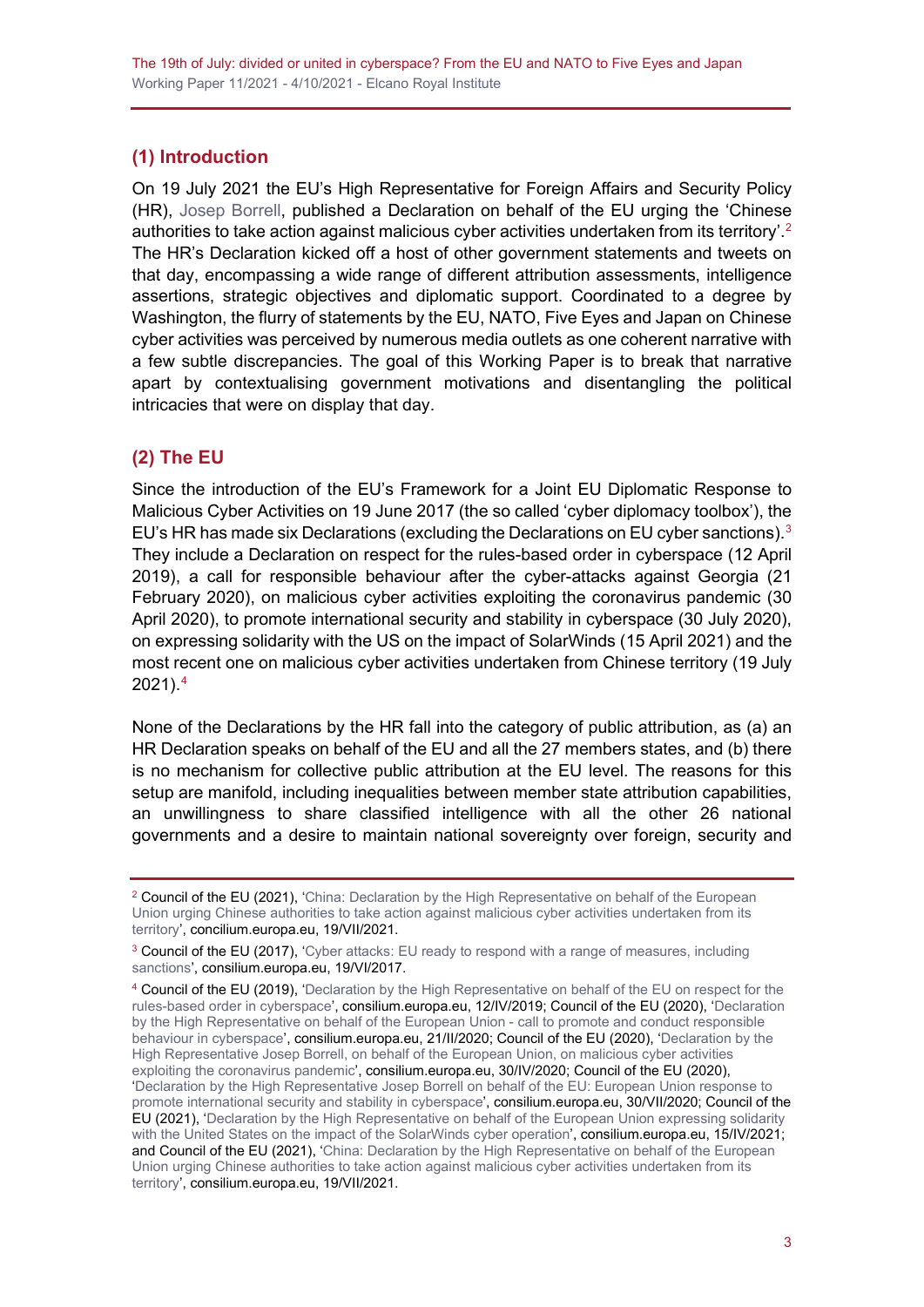defence issues. In essence, there are clear EU institutional limitations on what the HR can say on behalf of the Union, which explains the Declaration's natural focus on norms and international law.

In terms of the timeline, we can presume that the deliberations on the HR publishing a Declaration on Chinese cyber activities were likely discussed within the EU Council's Horizontal Working Party on Cyber Issues (HWPCI) under the agenda item 'Cyber diplomacy Toolbox: Discussion', between 28 June and 13 July 2021.<sup>[5](#page-3-0)</sup> Unlike EU cyber sanctions –which are deliberated upon in the HWPCI, forwarded for agreement to the Council's Working Party of Foreign Relations Counsellors (RELEX) and then voted on in the Council's Permanent Representatives Committee II (COREPER II)–, a Declaration only needs to find agreement within the HWPCI and is then adopted by the Council through a silent written procedure. This implies that the institutional turnaround for a Declaration is far quicker and far less bureaucratic than adopting EU cyber sanctions for instance.

Analysing the Declaration of 19 July 2021, the first item that draws attention is that it mentions the compromise and exploitation of Microsoft Exchange Servers.<sup>[6](#page-3-1)</sup> According to the Declaration, this activity 'undermined the security and integrity of thousands of computers and networks worldwide, including in the member states and EU institutions', and 'allowed access to a significant number of hackers that have continued to exploit the compromise to date'. [7](#page-3-2) Notably, while Microsoft's Threat Intelligence Center 'attributes this campaign with high confidence to HAFNIUM, a group assessed to be statesponsored and operating out of China', the HR's Declaration does not mention Hafnium a single time, nor does it specifically identify the collusion between the Chinese state, hackers-for-hire and the criminal eco system, which was at the heart of the normative breakdown in the MS Exchange campaign. $8$  Instead, the Declaration keeps a cautious distance by talking about 'malicious cyber activities to have been undertaken from the territory of China', and thus urges the Chinese authorities to adhere to international law and 'not allow its territory to be used for malicious cyber activities'.<sup>[9](#page-3-4)</sup>

As of the time of writing, it is unclear how many systems and organisations located within the EU's territory were actively targeted by the four 0-days used in the MS Exchange Server campaign (CVE-2021-26855/CVE-2021-26857/CVE-2021-26858/CVE-2021- 27065), and how many were accessed through the China Chopper web shell that was

<span id="page-3-0"></span> $^5$  Council of the EU (2021), ['Notice of Meeting and Provisional Agenda -](https://data.consilium.europa.eu/doc/document/CM-3780-2021-INIT/en/pdf) Horizontal Working Party on  $\,$ [Cyber Issues',](https://data.consilium.europa.eu/doc/document/CM-3780-2021-INIT/en/pdf) CM 3780/21, 25/VI/2021; Council of the EU (2021), ['Notice of Meeting and Provisional](https://data.consilium.europa.eu/doc/document/CM-3989-2021-INIT/en/pdf)  Agenda - [Horizontal Working Party on Cyber Issues'](https://data.consilium.europa.eu/doc/document/CM-3989-2021-INIT/en/pdf), CM 3989/21, 12/VII/2021.

<span id="page-3-1"></span><sup>6</sup> Brian Krebs (2021), 'A basic timeline of the exchange mass-hack', Krebsonsecurity, 8/III/2021, [https://krebsonsecurity.com/2021/03/a-basic-timeline-of-the-exchange-mass-hack/.](https://krebsonsecurity.com/2021/03/a-basic-timeline-of-the-exchange-mass-hack/)

<span id="page-3-2"></span> $7$  Council of the EU (2021), 'China: Declaration by the High Representative on behalf of the European [Union urging Chinese authorities to take action against malicious cyber activities undertaken from its](https://www.consilium.europa.eu/en/press/press-releases/2021/07/19/declaration-by-the-high-representative-on-behalf-of-the-eu-urging-china-to-take-action-against-malicious-cyber-activities-undertaken-from-its-territory/)  [territory',](https://www.consilium.europa.eu/en/press/press-releases/2021/07/19/declaration-by-the-high-representative-on-behalf-of-the-eu-urging-china-to-take-action-against-malicious-cyber-activities-undertaken-from-its-territory/) concilium.europa.eu, 19/VII/2021.

<span id="page-3-3"></span><sup>8</sup> Microsoft Threat Intelligence Center (2021), ['HAFNIUM targeting Exchange Servers with 0-day exploits'](https://www.microsoft.com/security/blog/2021/03/02/hafnium-targeting-exchange-servers/), Microsoft, 2/III/2021; Andy Greenberg (2021), ['How China's hacking entered a reckless new phase',](https://www.wired.com/story/china-hacking-reckless-new-phase/) Wired, 19/VII/2021.

<span id="page-3-4"></span><sup>&</sup>lt;sup>9</sup> Council of the EU (2021), 'China: Declaration by the High Representative on behalf of the European [Union urging Chinese authorities to take action against malicious cyber activities undertaken from its](https://www.consilium.europa.eu/en/press/press-releases/2021/07/19/declaration-by-the-high-representative-on-behalf-of-the-eu-urging-china-to-take-action-against-malicious-cyber-activities-undertaken-from-its-territory/)  [territory,](https://www.consilium.europa.eu/en/press/press-releases/2021/07/19/declaration-by-the-high-representative-on-behalf-of-the-eu-urging-china-to-take-action-against-malicious-cyber-activities-undertaken-from-its-territory/)" concilium.europa.eu, 19/VII/2021.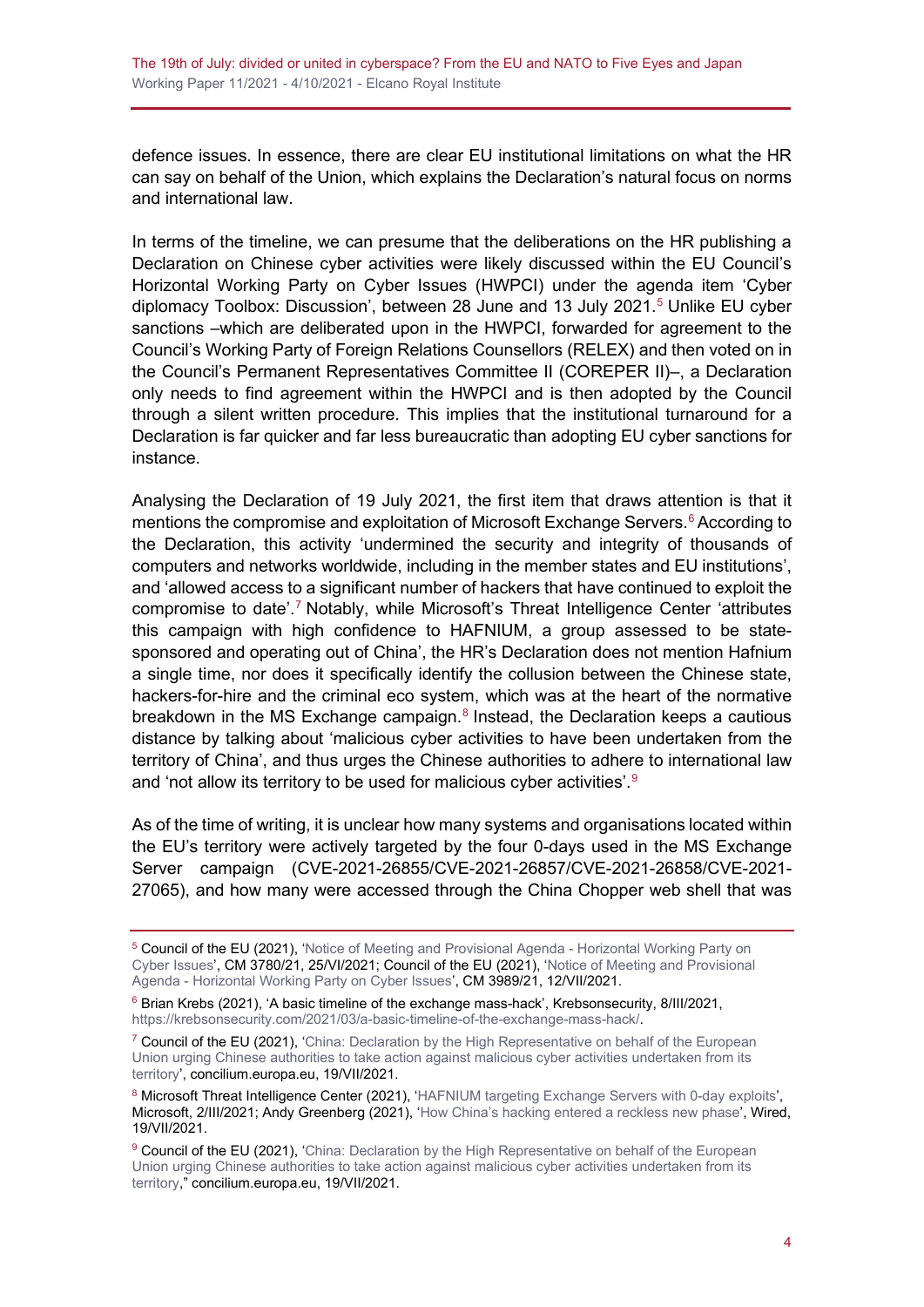left behind by Hafnium as a means to maintain a foothold in the system. [10](#page-4-0) The Executive Summary of CERT-EU's Threat Landscape Report Q1 2021 mentions seven significant incidents that affected EU institutions, bodies and agencies, of which two were 'related to the global Microsoft Exchange ProxyLogon exploitation' (CVE-2021-26855 & CVE— 2021-27065).[11](#page-4-1) One of the EU agencies was the European Banking Authority, which acknowledged on 7 March 2021 that it had 'been the subject of a cyber-attack against its Microsoft Exchange Server', and as a precautionary measure 'decided to take its emails systems offline'.<sup>[12](#page-4-2)</sup> The second EU institution, body or agency affected by ProxyLogon is currently still unknown.

The most important item the HR's Declaration touches upon is that the EU member states 'detected malicious cyber activities with significant effects that targeted government institutions and political organisations in the EU and member states, as well as key European industries. These activities can be linked to the hacker groups known as Advanced Persistent Threat 40 and Advanced Persistent Threat 31 and have been conducted from the territory of China for the purpose of intellectual property theft and espionage'. [13](#page-4-3) This means that the EU member states not only shared the intelligence threat at the EU level but that they also allowed the HR to explicitly link those activities to APT40 and APT31.

APT40 is a Chinese threat actor who according to FireEye has been active since at least 2013. [14](#page-4-4) In January 2020 the group was publicly outed by Intrusion Truth, which connected a network of individuals, job adverts, QQ accounts and front companies to Hainan University and the Hainan Department of the Chinese Ministry of State Security.[15](#page-4-5) Notably, APT40 has not made it into the European news cycle when it comes to specific targets within EU territory. The only smaller item on APT40 activity in Europe was published by FireEye in a threat research blog post in March 2019.<sup>[16](#page-4-6)</sup> According to FireEye, APT40 conducted campaigns targeting universities involved in naval research and targeted organisations in countries that are strategically important to China's Belt and Road Initiative. Targets in Europe included two EU countries (Germany and Belgium), two non-EU NATO countries (the UK and Norway) and Switzerland. From the APT40 US Grand Jury indictment released on 19 July 2021 we know that APT40 targets an unnamed 'German industrial conglomerate with hundreds of subsidies around the

<span id="page-4-0"></span><sup>&</sup>lt;sup>10</sup> Microsoft Threat Intelligence Center (2021), ['HAFNIUM targeting Exchange Servers with 0-day exploits',](https://www.microsoft.com/security/blog/2021/03/02/hafnium-targeting-exchange-servers/) Microsoft, 2/III/2021; Joshua Deacon (2021), ['HAFNIUM, China Chopper and ASP.NET Runtime'](https://www.trustwave.com/en-us/resources/blogs/spiderlabs-blog/hafnium-china-chopper-and-aspnet-runtime/), Trustwave – SpiderLabs Blog, 15/III/2021.

<span id="page-4-1"></span><sup>11</sup> CERT-EU (2021), 'Threat Landscape Report - [Q1 2021 Executive Summary'](https://media.cert.europa.eu/static/MEMO/2021/TLP-WHITE-2021Q1-Threat_Landscape_Report-Executive-Summary-v1.0.pdf), media.cert.europa.eu, 30/VII/2021.

<span id="page-4-2"></span><sup>12</sup> EBA (2021), ['Cyber-attack on the European Banking Authority'](https://www.eba.europa.eu/cyber-attack-european-banking-authority), eba.europa.eu, 7/III/2021.

<span id="page-4-3"></span><sup>&</sup>lt;sup>13</sup> Council of the EU (2021), 'China: Declaration by the High Representative on behalf of the European [Union urging Chinese authorities to take action against malicious cyber activities undertaken from its](https://www.consilium.europa.eu/en/press/press-releases/2021/07/19/declaration-by-the-high-representative-on-behalf-of-the-eu-urging-china-to-take-action-against-malicious-cyber-activities-undertaken-from-its-territory/)  [territory',](https://www.consilium.europa.eu/en/press/press-releases/2021/07/19/declaration-by-the-high-representative-on-behalf-of-the-eu-urging-china-to-take-action-against-malicious-cyber-activities-undertaken-from-its-territory/) concilium.europa.eu, 19/VII/2021.

<span id="page-4-4"></span><sup>14</sup> Fred Plan *et al*., ['APT40: Examining a China-Nexus Espionage Actor',](https://www.fireeye.com/blog/threat-research/2019/03/apt40-examining-a-china-nexus-espionage-actor.html) FireEye Threat Research Blog, 4/III/2019.

<span id="page-4-5"></span><sup>&</sup>lt;sup>15</sup> Intrusion Truth (2020), ['Who else works for this cover company network?',](https://intrusiontruth.wordpress.com/2020/01/13/who-else-works-for-this-cover-company-network/) intrusiontruth.wordpress.com, 13/I/2020; Intrusion Truth (2020), ['APT40 is run by the Hainan department of the Chinese Ministry of State](https://intrusiontruth.wordpress.com/2020/01/16/apt40-is-run-by-the-hainan-department-of-the-chinese-ministry-of-state-security/)  [Security',](https://intrusiontruth.wordpress.com/2020/01/16/apt40-is-run-by-the-hainan-department-of-the-chinese-ministry-of-state-security/) intrusiontruth.wordpress.com, 16/I/2020.

<span id="page-4-6"></span><sup>16</sup> Fred Plan *et al*. (2019), ['APT40: Examining a China-Nexus Espionage Actor'](https://www.fireeye.com/blog/threat-research/2019/03/apt40-examining-a-china-nexus-espionage-actor.html), FireEye Threat Research Blog, 4/III/2019.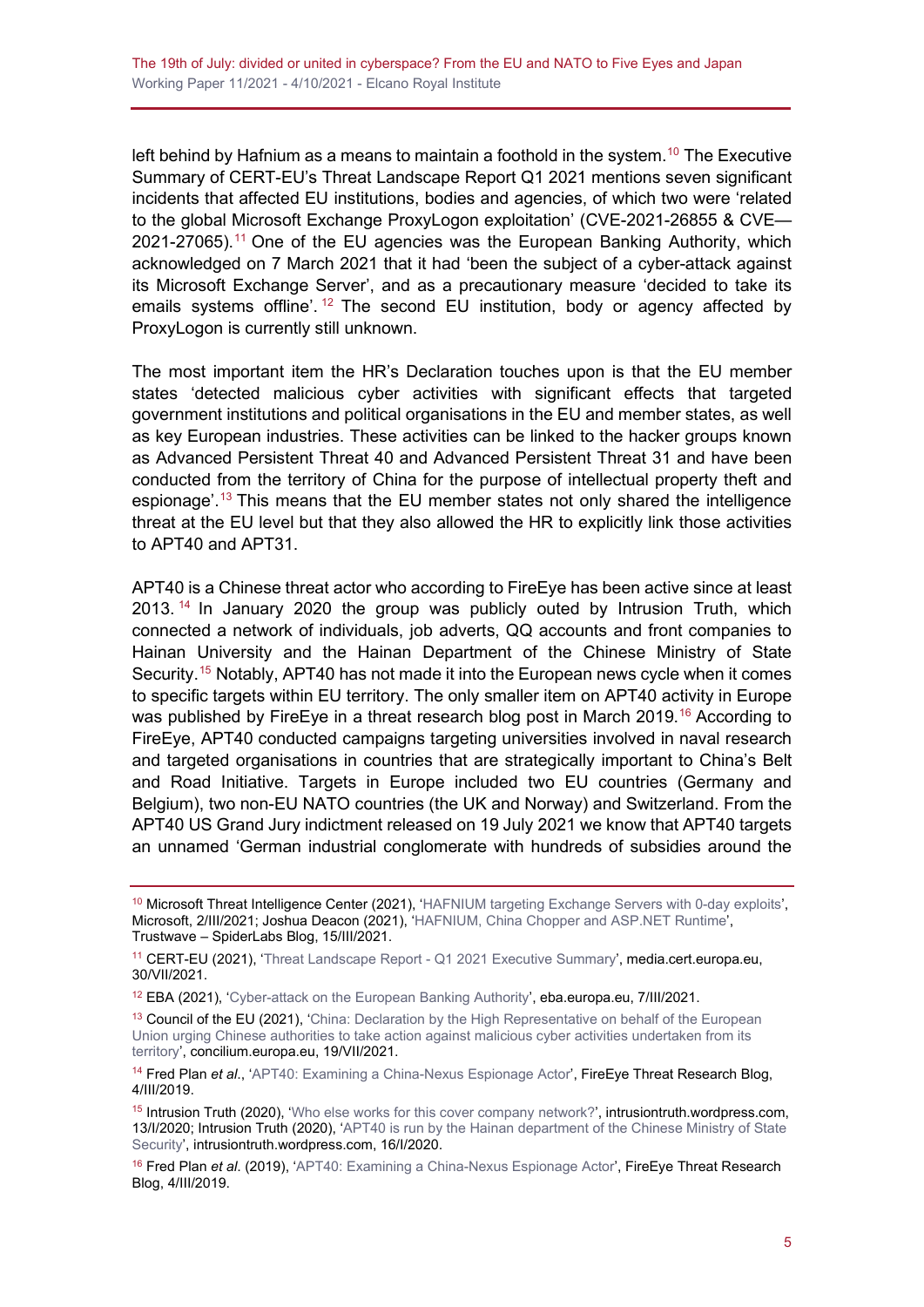world'.  $17$  There is no information included in the indictment as to which company, organisation or university APT40 targeted in Belgium.

APT31 (or Zirconium) is a Chinese threat actor who according to Positive Technologies has been active since at least 2016.<sup>[18](#page-5-1)</sup> In September 2020, Microsoft reported that APT31 'attempted to gain intelligence on organizations associated with the [2020] US presidential election'. [19](#page-5-2) And earlier this year, CheckPoint uncovered that APT31 stole and exploited in the wild an unknown Equation Group 0-day (also known as the NSA's Tailored Access Operations unit).<sup>[20](#page-5-3)</sup> In Europe, APT31 most prominently entered the news cycle in February 2019 with reports that the Norwegian software firm VISMA was hacked.<sup>[21](#page-5-4)</sup> While Recorded Future attributed the activity to APT10 and the Cloud Hopper campaign, Microsoft's Ben Kohl noted that the registered C2 domains were clearly Zirconium.<sup>[22](#page-5-5)</sup> The attribution conundrum remained unresolved until 17 June 2021, when Norway's Police Security Service (PST) attributed the 2018 breach of the Norwegian government's administration system to the same threat actor that breached VISMA.[23](#page-5-6) Earlier that day, the Head of Counterintelligence at PST, Hanne Blomberg, revealed in an interview with NRK that APT31 was behind the operation against Norway's government administration systems.  $24$  Within the individual EU member states, Germany's Federal Office for the Protection of the Constitution released a security advisory in January 2021, warning against an ongoing APT31 campaign targeting political institutions in Germany and the West.<sup>[25](#page-5-8)</sup> And in March 2021 the Finnish Central Criminal Police (KRP) and the Finnish Security Intelligence Service (SUPO) attributed the breach of the Finnish Parliament's internal IT system in the autumn of 2020 to APT31.[26](#page-5-9)

Interestingly, the EU Council accidentally disclosed to me in a freedom of information request an EU classified slide show dated January 2019 from the Signals Intelligence

<span id="page-5-2"></span><sup>19</sup> Tom Burt (2020), ['New cyberattacks targeting U.S. elections',](https://blogs.microsoft.com/on-the-issues/2020/09/10/cyberattacks-us-elections-trump-biden/) blogs.microsoft.com, 10/IX/2020.

<span id="page-5-3"></span> $20$  Eyal Itkin & Itay Cohen (2021), 'The Story of Jian – How APT31 Stole and Used an Unknown Equation [Group 0-Day',](https://research.checkpoint.com/2021/the-story-of-jian/) CheckPoint Research, 22/II/2021.

<span id="page-5-4"></span><sup>21</sup> Jack Stubbs (2019). ['China hacked Norway's Visma to steal client secrets –](https://www.reuters.com/article/china-cyber-norway-visma/china-hacked-norways-visma-to-steal-client-secrets-investigators-idUKL5N1ZZ3WH?edition-redirect=uk) investigators', Reuters, 6/II/2019.

<span id="page-5-5"></span><sup>22</sup> Ben Kohl (2019), 'This activity is not APT10. It is all APT31 (or ZIRCONIUM) in our terms. The C2 [domains that you mention were all registered and the threat actors made subsequent](https://twitter.com/bkMSFT/status/1093109336740642816) changes in specific [ways that we attribute \(with other information\) to ZIRCONIUM'](https://twitter.com/bkMSFT/status/1093109336740642816), Twitter, 6/II/2019.

<span id="page-5-6"></span><sup>23</sup> Dafina Shala (2021), 'Etterforskningen av datanettverksoperasjonen mot statsforvalterembeter [henlegges',](https://pst.no/alle-artikler/pressemeldinger/etterforskningen-av-datanettverksoperasjonen-mot-fylkesmannsembetene-er-avsluttet/) PST, 17/VI/2021.

<span id="page-5-7"></span><sup>24</sup> Øyvind Bye Skille *et al*. (2021), ['For første gang sier PST at Kina står bak et dataangrep',](https://www.nrk.no/norge/pst_-har-etterretning-om-at-kinesisk-gruppe-stod-bak-dataangrep-mot-statsforvaltere-1.15540601) NRK, 17/VI/2021.

<span id="page-5-8"></span><sup>25</sup> Bundesamt für Verfassungsschutz (2021), ['BfV Cyber-Brief Nr.01/2021 –](https://www.verfassungsschutz.de/SharedDocs/publikationen/DE/2021/bfv-cyber-brief-2021-1.pdf?__blob=publicationFile&v=9) Hinweis auf aktuelle [Angriffskampagne',](https://www.verfassungsschutz.de/SharedDocs/publikationen/DE/2021/bfv-cyber-brief-2021-1.pdf?__blob=publicationFile&v=9) verfassungsschutz.de, 18/I/2021.

<span id="page-5-0"></span><sup>17</sup> United States District Court, Southern District of California (2021), 'United States of America v. Ding [Xiaoyang, Cheng Qingmin, Zhu Yunmin, and Wu Shurong'](https://www.justice.gov/opa/press-release/file/1412916/download), November 2019 Grand Jury, filed on 28/V/2021, p. 6.

<span id="page-5-1"></span><sup>&</sup>lt;sup>18</sup> Positive Technologies (2021), 'APT31 new dropper. Target destinations: Mongolia, Russia, the US, and [elsewhere'](https://www.ptsecurity.com/ww-en/analytics/pt-esc-threat-intelligence/apt31-new-attacks/), PT ESC Threat Intelligence, 3/VIII/2021.

<span id="page-5-9"></span><sup>&</sup>lt;sup>26</sup> Poliisi (2021), 'Eduskunnan tietojärjestelmiin kohdistuneen tietomurron tutkinnassa selvitetään yhteyttä [APT31-toimijaan',](https://poliisi.fi/-/eduskunnan-tietojarjestelmiin-kohdistuneen-tietomurron-tutkinnassa-selvitetaan-yhteytta-apt31-toimijaan) poliisi.fi, 3/III/2021; SUPO (2021), ['Suojelupoliisi tunnisti eduskuntaan kohdistuneen](https://supo.fi/-/suojelupoliisi-tunnisti-eduskuntaan-kohdistuneen-kybervakoiluoperaation-apt31-ksi)  [kybervakoiluoperaation APT31:ksi'](https://supo.fi/-/suojelupoliisi-tunnisti-eduskuntaan-kohdistuneen-kybervakoiluoperaation-apt31-ksi), supo.fi, 18/III/2021.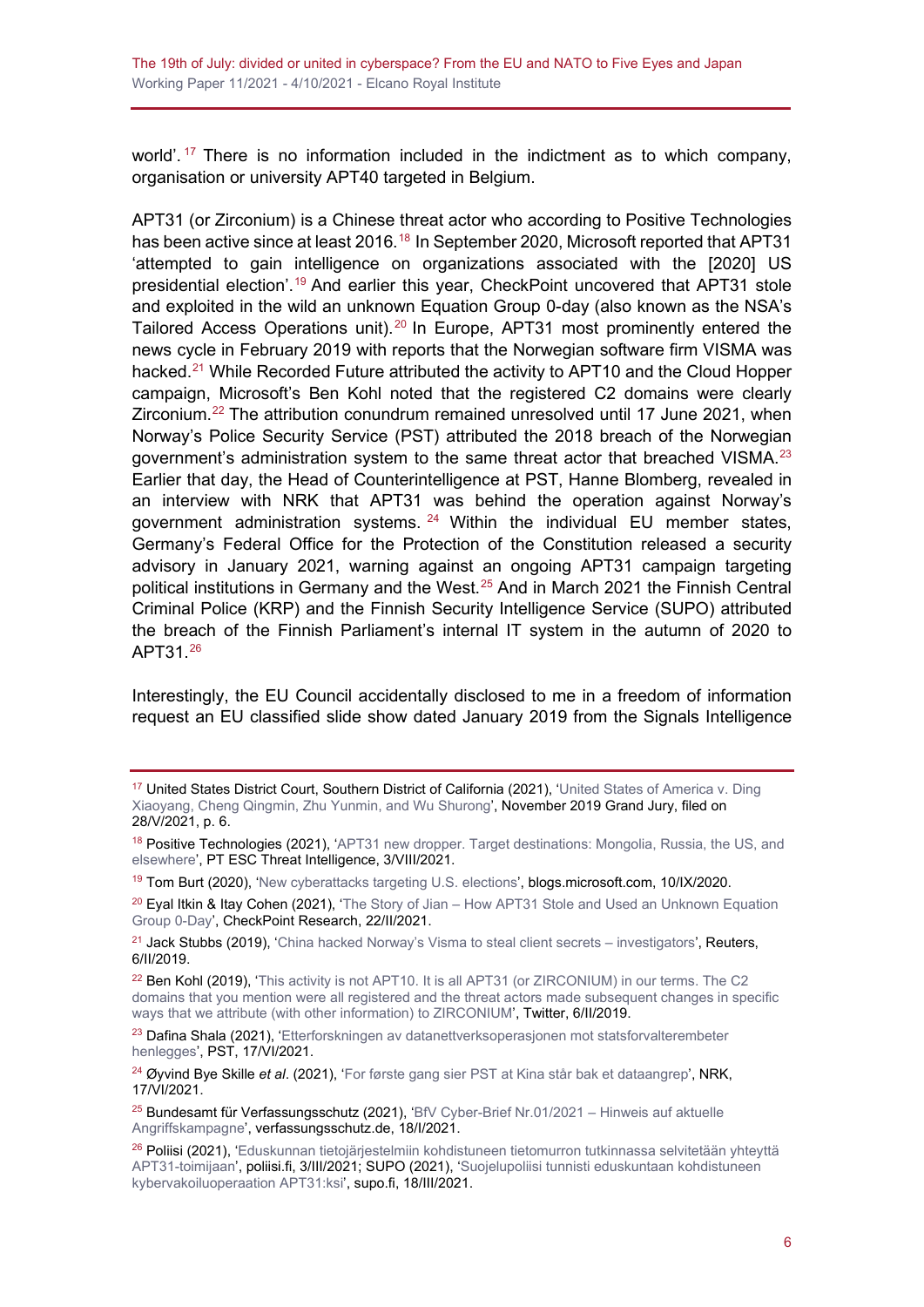Analysis Capability (SIAC) within the EU's Intelligence and Situation Centre (INTCEN).<sup>[27](#page-6-0)</sup> INTCEN serves as the EU's 'hub for situational awareness and threat assessments on cyber issues' and deals with 'voluntary intelligence contributions from the member states'.<sup>[28](#page-6-1)</sup> Slide six shows a 'China related APT map' on which APT10 and APT31 are put together in a dotted box. This likely visualises the attribution conundrum surrounding Norway's VISMA. Overall, the map shows a total of 19 different Chinese APT actors, but notably absent from the list is APT40.

Taking in all this information, we can deduce that APT31 activity is of imminent importance to the EU and most of the member states, while APT40 activity is of less or even no relevance in a European context. Notably, on 21 July 2021 –two days after the coordinated attribution campaign–, France's ANSSI put out an alert stating that it 'is currently handling a large intrusion campaign impacting numerous French entities. Attacks are still ongoing and are led by an intrusion set publicly referred as APT31'.<sup>[29](#page-6-2)</sup> If we assume that the public attribution campaign to call out Chinese cyber activities on 19 July was coordinated by the US, then the APT40 inclusion in the HR's Declaration seems likely to be a nod to the US Department of Justice charging four APT40 members on that day. However, given the imbalance in priorities one would expect that APT31 would at least be mentioned in a normative context by any of the Five Eyes members (apart from the UK), NATO or even Japan. Yet none of them cared enough to mention APT31 even once. From the outside looking in, it seems that the coordination on this attribution campaign was rather one sided.

If we go a step further and look at the tweets and retweets on the official government Twitter accounts of each individual EU member state (Ministries of Foreign Affairs and Permanent Representations to the EU), we can somewhat statistically analyse whether the HR's Declaration positively resonated with the member states, whether some member states did not really care for the Declaration, and whether there were significant outliers.[30](#page-6-3)

Of the 27 EU member states, nine remained completely silent on the HR's Declaration, 14 posted a tweet in support and four simply retweeted the EU Council's Press tweet of the Declaration with no comment whatsoever (Croatia, France, Germany and Ireland). Two member states reacted positively: Estonia and Romania. The Estonian Ministry of Foreign Affairs retweeted the HR's Declaration and the NATO declaration (which we will look at next), but also released its own supporting attribution statement that links China's Ministry of State Security to the Microsoft Exchange Server campaign –echoing the Five

<span id="page-6-0"></span><sup>&</sup>lt;sup>27</sup> Stefan Soesanto (2021), ['Today is a very good day :\) FOI request was partially successful. It includes:](https://twitter.com/iiyonite/status/1398222178429063170) [\(1\) A 2019 Slide deck from the EEAS Intelligence and Situation Center \(INTCEN\) on APT10 \(HWP brief\)](https://twitter.com/iiyonite/status/1398222178429063170)  [Q: APT8 and APT20 circled? Q: Previous \(EU?\) diplomatic attempts?'](https://twitter.com/iiyonite/status/1398222178429063170), Twitter, 28/V/2021.

<span id="page-6-1"></span><sup>&</sup>lt;sup>28</sup> Council of the EU (2021), 'Outcome of Proceedings: Council Conclusions on the EU's Cybersecurity Strategy for the Digital Decade - [Council conclusions approved by the Council at its meeting on 22 March](https://data.consilium.europa.eu/doc/document/ST-7290-2021-INIT/en/pdf)  [2021'](https://data.consilium.europa.eu/doc/document/ST-7290-2021-INIT/en/pdf), 7290/21, 23/III/2021, p. 12.

<span id="page-6-2"></span><sup>&</sup>lt;sup>29</sup> CERT-FR (2021), ['Campagne d'attaque du mode opératoire APT31 ciblant la France'](https://www.cert.ssi.gouv.fr/ioc/CERTFR-2021-IOC-003/), cert.ssi.gouv.fr, 21/VII/2021.

<span id="page-6-3"></span><sup>&</sup>lt;sup>30</sup> See the database [here.](https://docs.google.com/spreadsheets/d/e/2PACX-1vT79QCetpcm_Vj6DXiKAOyD3UDA17GEyv8q2Mqjw5JN3NnRm1FWE6xUNsF3CacDv7NtS8D41OtOpyAT/pub?output=xlsx)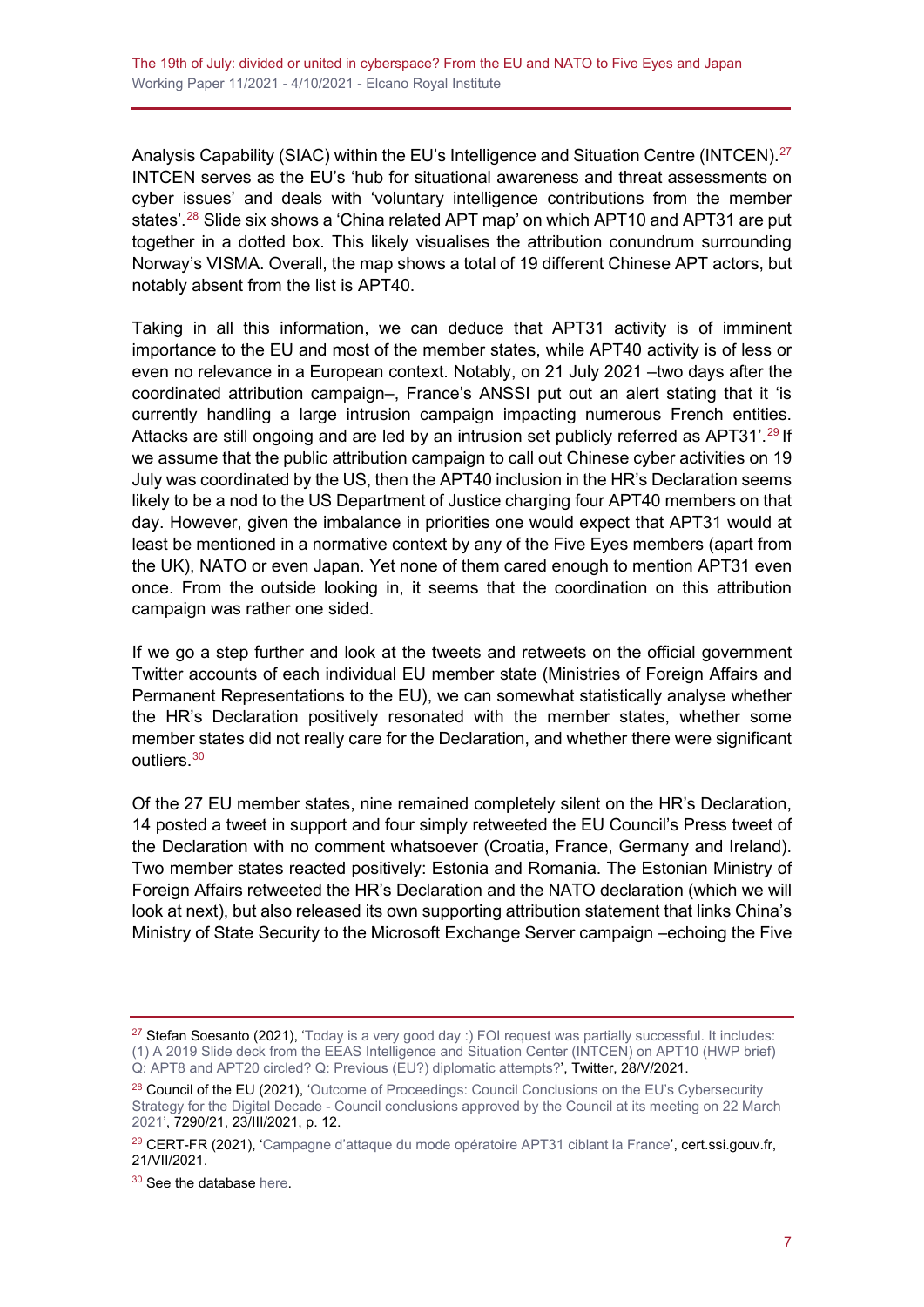Eyes attribution that Hafnium is linked to the MSS-.<sup>[31](#page-7-0)</sup> Meanwhile, the Romanian Ministry of Foreign Affairs also acknowledged the HR's Declaration and the NATO statement, and additionally expressed solidarity with the US and UK, while noting that APT40 is affiliated with the People's Republic of China –echoing to a degree the Five Eyes attribution that APT40 is the Ministry of State Security–. [32](#page-7-1) Estonia and Romania are the only two EU member states that expressed some support for parts of the Five Eyes attribution, while the Romanian and Latvian Ministries of Foreign Affairs are the only ones to publish a written statement on their respective websites.<sup>[33](#page-7-2)</sup> Three EU member states (Bulgaria, Italy and Spain) entirely ignored the HR's Declaration and instead opted to only tweet/retweet the NATO statement.

When it comes to the seven European non-EU NATO member states, only North Macedonia's Foreign Minister Bujar Osmani publicly supported the HR's Declaration.<sup>[34](#page-7-3)</sup> Surprisingly, the UK kept its distance. Neither the Twitter account of the UK FCDO, the UK Mission to the EU nor UK Foreign Secretary Dominic Raab (re-)tweeted the HR's Declaration. The only UK recognition of the Declaration is found in the UK's public attribution statement under 'Notes to the editors', pointing out that 'the European Union has also made an announcement today'. [35](#page-7-4)

Of the other Five Eyes member states, only the US State Department's Office of the Coordinator for Cyber Issues (CCI) retweeted the HR's Declaration. The CCI's behaviour on Twitter is of particular significance as it has been actively retweeting almost all the statements that other governments have made during this and many of the US coordinated public attribution campaigns in the past. $36$  The CCI's actions might indicate the relevance of Twitter diplomacy and could even point to the US State Department analysing and keeping track of government statements on Twitter for political and impactmetric purposes.

The White House attribution statement merely mentions the 'European Union', while the statement of the Secretary of State, Antony Blinken, simply broadly talks about 'partners

<span id="page-7-0"></span><sup>&</sup>lt;sup>31</sup> Estonian MFA (2021), 'Estonia expresses strong support for today's statements by the EU, US, UK & [other allies which hold #China's Ministry of State Security responsible for Microsoft Exchange Server cyber](https://twitter.com/MFAestonia/status/1417079281075769347)  [operation & other incidents. #Estonia calls on China to act responsibly in cyberspace',](https://twitter.com/MFAestonia/status/1417079281075769347) Twitter, 19/VII/2021.

<span id="page-7-1"></span><sup>32</sup> Ministerul Afacerilor Externe (2021), '[Ministerul Afacerilor Externe se alătură demersurilor internaționale](https://www.mae.ro/node/56228)  [de condamnare a operațiunilor cibernetice maligne asupra Microsoft Exchange Server și a campaniei](https://www.mae.ro/node/56228)  [cibernetice a Grupării APT40](https://www.mae.ro/node/56228)', mae.ro, 19/VII/2021.

<span id="page-7-2"></span><sup>33</sup> Ministerial Afacerilor Externe (2021), 'Ministerul Afacerilor Externe se alătură demersurilor internaționale [de condamnare a operațiunilor cibernetice maligne asupra](https://www.mae.ro/node/56228) Microsoft Exchange Server și a campaniei [cibernetice a Grupării APT40](https://www.mae.ro/node/56228)', mae.ro, 19/VII/2021; Ministry of Foreign Affairs – Republic of Latvia (2021), ['Latvia raises its concern about irresponsible behavior in cyberspace'](https://www.mfa.gov.lv/en/article/latvia-raises-its-concern-about-irresponsible-behavior-cyberspace), mfa.gov.lv, 19/VII/2021.

<span id="page-7-3"></span><sup>34</sup> Bujar Osmani (2021), 'Fully agree & support #EU & #NATO statements, denouncing malicious cyber [activities, undertaken in contradiction w/ the norms of responsible state behaviour. We are determined to](https://twitter.com/Bujar_O/status/1417204289982844938)  [enhance coop. w/ our allies to improve the overall global security',](https://twitter.com/Bujar_O/status/1417204289982844938) Twitter, 19/VII/2021.

<span id="page-7-4"></span><sup>35</sup> UK FCDO (2021), ['UK and allies hold Chinese state responsible for a pervasive pattern of hacking',](https://www.gov.uk/government/news/uk-and-allies-hold-chinese-state-responsible-for-a-pervasive-pattern-of-hacking) gov.uk, 19/VII/2021.

<span id="page-7-5"></span><sup>&</sup>lt;sup>36</sup> The CCI likely only retweets government statements that it can find or that show up in its feed through the accounts it follows. This means that it is unclear whether the retweeting effort is a dedicated and organised task or whether it is unstructured and solely guided by the CCI communication's team.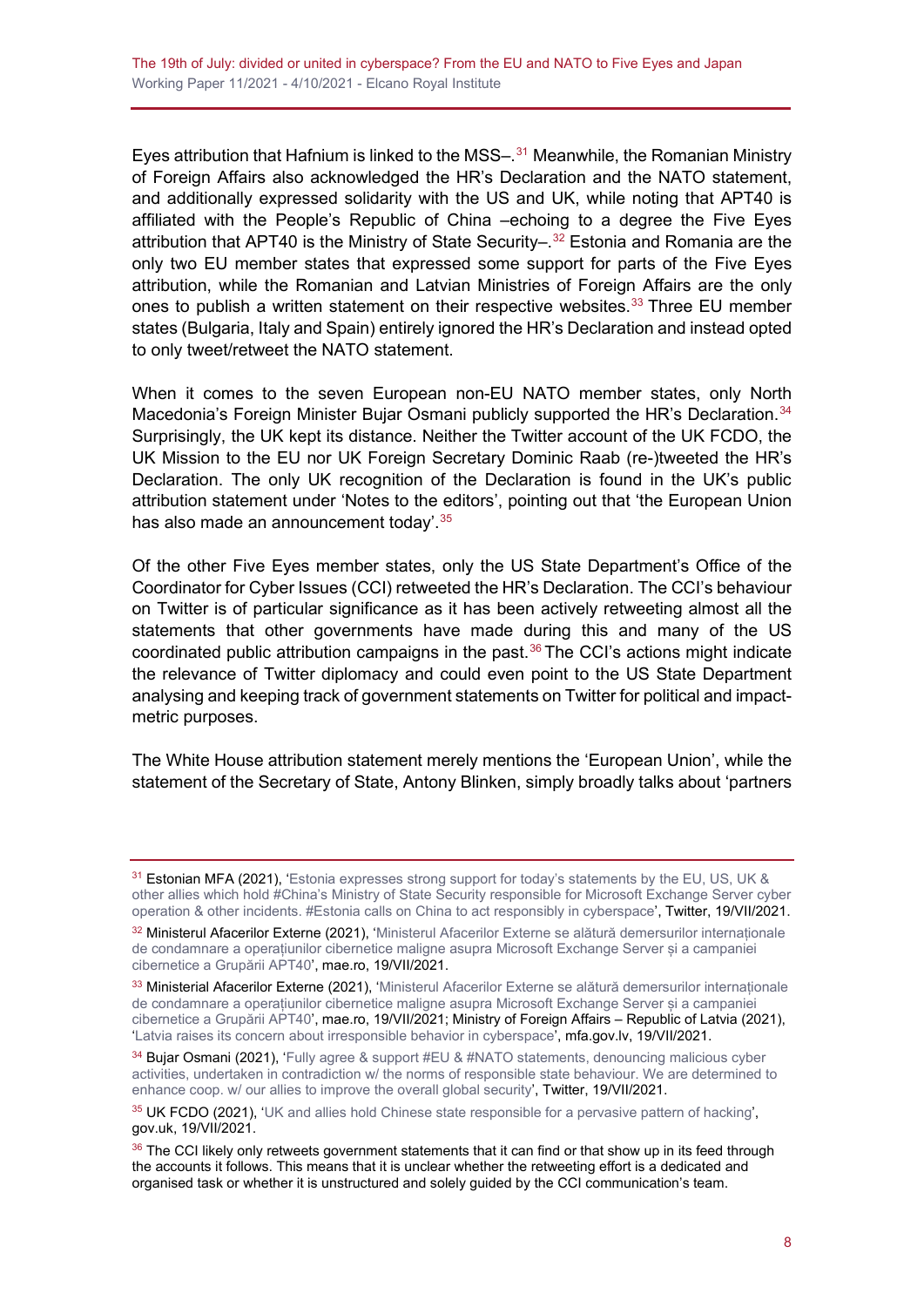and allies'.<sup>[37](#page-8-1)</sup> Meanwhile, the Australian attribution statement only refers to 'international partners', Canada's attribution statement merely mentions 'allies' and New Zealand's GCSB Minister Andrew Little solely noted that 'New Zealand joins international condemnation'. [38](#page-8-2)

Interestingly enough, the Chinese Foreign Ministry's spokesperson, Zhao Lijian, also failed to acknowledge the existence of the HR's Declaration in his regular press conference on 20 July 2021. $39$  Instead, he only commented on the US and allied accusations. And, when asked, he briefly touched upon NATO without mentioning the latter's statement.

#### <span id="page-8-0"></span>**(3) NATO**

The North Atlantic Council (NAC) –ie, the leading political decision-making body within NATO– published its statement on 19 July 2021, expressing its 'solidarity with those affected by recent malicious cyber activities including the Microsoft Exchange Server compromise'. [40](#page-8-4)

Timeline-wise it is unclear when exactly the NATO member states started to deliberate on the NAC statement. It is highly likely that it was an item during the preparations for the NATO Brussels Summit on 14 June 2021, within the context of writing up the Summit's Communique. Notably, paragraph 55 of the Communique states that 'we call on China to uphold its international commitments and to act responsibly in the international system, including in the space, cyber, and maritime domains, in keeping with its role as a major power'.<sup>[41](#page-8-5)</sup> Overall, however, the Communique mentioned China a mere 10 times –in contrast to Russia's 63 times–, which indicates NATO's heavy focus on Russia and an only slowly emerging consensus on China.

Within the cyber context, the NAC has expressed solidary at least three times before. On SolarWinds it stood in 'solidarity with the United States, following its 15 April announcement of actions to respond to Russia's destabilising activities'. [42](#page-8-6) On the GRU's failed close hacking operation against the OPCW in 2018, the NATO allies stood in 'solidarity with the decision by the Dutch and British governments to call out Russia on

<span id="page-8-1"></span><sup>&</sup>lt;sup>37</sup> The White House (2021), 'The United States, Joined by Allies and Partners, Attributes Malicious Cyber [Activity and Irresponsible State Behavior to the People's Republic of China'](https://www.whitehouse.gov/briefing-room/statements-releases/2021/07/19/the-united-states-joined-by-allies-and-partners-attributes-malicious-cyber-activity-and-irresponsible-state-behavior-to-the-peoples-republic-of-china/), Briefing Room, 19/VII/2021; Antony J. Blinken (2021), ['Responding to the PRC's Destabilizing and Irresponsible Behavior in](https://www.state.gov/responding-to-the-prcs-destabilizing-and-irresponsible-behavior-in-cyberspace/)  [Cyberspace'](https://www.state.gov/responding-to-the-prcs-destabilizing-and-irresponsible-behavior-in-cyberspace/), US Department of State, 19/VII/2021.

<span id="page-8-2"></span><sup>38</sup> Senator the Hon. Marise Payne, "Australia joins international partners in attribution of malicious cyber [activity to China,](https://www.foreignminister.gov.au/minister/marise-payne/media-release/australia-joins-international-partners-attribution-malicious-cyber-activity-china)" foreignminister.gov.au, 19/VII/2021; Global Affairs Canada, ['Statement on China's cyber](https://www.canada.ca/en/global-affairs/news/2021/07/statement-on-chinas-cyber-campaigns.html)  [campaigns',](https://www.canada.ca/en/global-affairs/news/2021/07/statement-on-chinas-cyber-campaigns.html) canada.ca, 19/VII/2021; Tess McClure, ['New Zealand and China clash after west condemns](https://www.theguardian.com/world/2021/jul/20/new-zealand-and-china-clash-after-west-condemns-malicious-cyber-activity)  ['malicious' cyber activity'](https://www.theguardian.com/world/2021/jul/20/new-zealand-and-china-clash-after-west-condemns-malicious-cyber-activity), The Guardian, 20/VII/2021.

<span id="page-8-3"></span><sup>39</sup> Embassy of the People's Republic of China in the United States of America (2021), 'Foreign Ministry [Spokesperson Zhao Lijian's Regular Press Conference on 20/VII/2021'](http://www.china-embassy.org/eng/fyrth/t1893769.htm), china-embassy.org, 20/VII/2021.

<span id="page-8-4"></span><sup>&</sup>lt;sup>40</sup> NATO (2021), 'Statement by the North Atlantic Council in solidarity with those affected by recent [malicious cyber activities including the Microsoft Exchange Server compromise'](https://www.nato.int/cps/en/natohq/news_185863.htm), nato.int, 19/VII/2021.

<span id="page-8-5"></span><sup>41</sup> NATO (2021), ['Brussels Summit Communiqué',](https://www.nato.int/cps/en/natohq/news_185000.htm) nato.int, 14/VI/2021.

<span id="page-8-6"></span><sup>42</sup> NATO (2021), 'North Atlantic Council Statement following the announcement by the United States of [actions with regard to Russia',](https://www.nato.int/cps/en/natohq/official_texts_183168.htm?selectedLocale=en) nato.int, 15/IV/2021.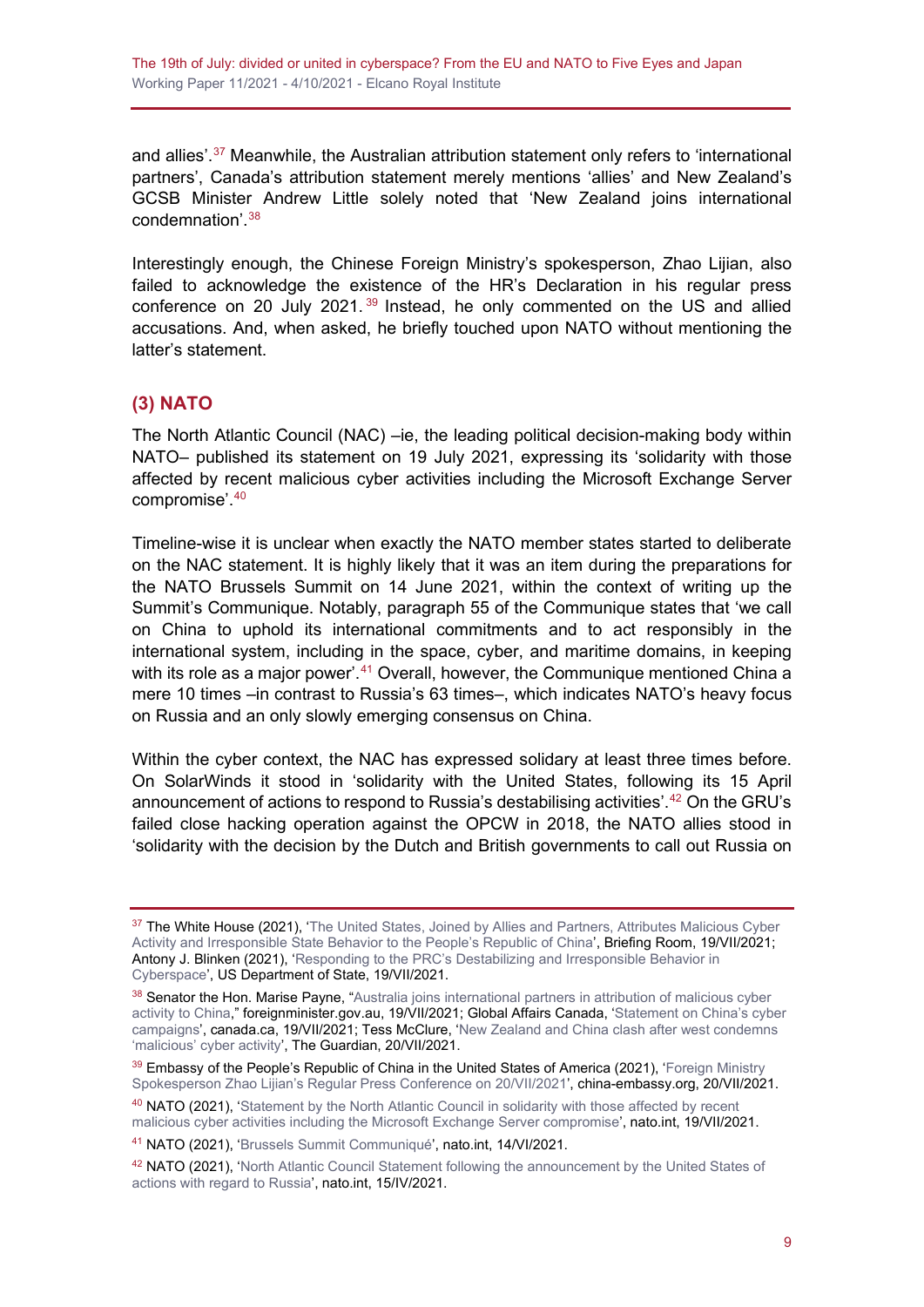its blatant attempts to undermine international law and institutions'. [43](#page-9-0) And during the coronavirus pandemic, the NAC stood in 'solidarity with those who have been affected by malicious cyber activities and remain ready to assist Allies, including by continuing to share information, as they respond to cyber incidents that affect essential services'.<sup>[44](#page-9-1)</sup>

Despite assertions by David Sanger in the *New York Times*' *The Daily* podcast that the 19 July statement marked the first time that NATO had condemned malicious cyber activities, the alliance had already done so a year earlier. [45](#page-9-2) The NAC statement of 3 June 2020 literally says that 'we condemn destabilising and malicious cyber activities directed against those whose work is critical to the response against the pandemic, including healthcare services, hospitals and research institutes'. [46](#page-9-3) The *New York Times* is also incorrect in asserting that the 19 July statement was 'the first such statement from NATO publicly targeting Beijing for cybercrimes'. [47](#page-9-4) Nowhere in the NAC statement is crime referred to, in stark contrast to the White House's statement that explicitly condemns 'the PRC's use of criminal contract hackers to conduct unsanctioned cyber operations globally'.<sup>[48](#page-9-5)</sup>

Other outlets including the *Washington Post*, *Forbes*, the *CNN* and many others, also wrongly asserted in some way, shape or form that the statement was 'the first time NATO has condemned Chinese cyber activities'.<sup>[49](#page-9-6)</sup> The NAC statement does no such thing. It only acknowledges the national attribution statements made by the US, the UK and Canada, and condemned malicious cyber activities in purely general terms. It explicitly calls upon 'all States, including China, to uphold their international commitments and obligations and to act responsibly in the international system, including in cyberspace'.  $^{\rm 50}$  $^{\rm 50}$  $^{\rm 50}$ Thus, in contrast to the NATO statement on the OPCW hack, which explicitly stated that 'Russia must stop its reckless pattern of behaviour…', the NAC's 19 July statement is inherently weak, passive and non-confrontative.<sup>[51](#page-9-8)</sup> It even goes so far as to express NATO's 'willingness to maintain a constructive dialogue with China based on our

<span id="page-9-0"></span><sup>43</sup> NATO (2018), ['Statement by NATO Secretary General Jens Stoltenberg on Russian cyber attacks'](https://www.nato.int/cps/en/natohq/news_158911.htm?selectedLocale=en), nato.int, 4/X/2018.

<span id="page-9-1"></span><sup>44</sup> NATO (2020), ['Statement by the North Atlantic Council concerning malicious cyber activities'](https://www.nato.int/cps/en/natohq/official_texts_176136.htm?selectedLocale=en), nato.int, 3/VI/2020.

<span id="page-9-2"></span><sup>45</sup> The Daily (2021), ['Reacting to Chinese Cyberattacks'](https://open.spotify.com/show/3IM0lmZxpFAY7CwMuv9H4g?si=SfuMSC55R1qprFsRZU3_zw&nd=1), open.spotify.com, 21/VII/2021, timestamp: 6:19-6:40.

<span id="page-9-3"></span><sup>46</sup> NATO (2020), ['Statement by the North Atlantic Council concerning malicious cyber activities'](https://www.nato.int/cps/en/natohq/official_texts_176136.htm?selectedLocale=en), nato.int, 3/VI/2020.

<span id="page-9-4"></span><sup>47</sup> Zolan Kanno-Youngs & David E. Sanger (2021), ['US Accuses China of Hacking Microsoft'](https://www.nytimes.com/2021/07/19/us/politics/microsoft-hacking-china-biden.html), nytimes.com, 19/VII/2021.

<span id="page-9-5"></span><sup>48</sup> The White House (2021), 'The United States, Joined by Allies and Partners, Attributes Malicious Cyber [Activity and Irresponsible State Behavior to the People's Republic of China,](https://www.whitehouse.gov/briefing-room/statements-releases/2021/07/19/the-united-states-joined-by-allies-and-partners-attributes-malicious-cyber-activity-and-irresponsible-state-behavior-to-the-peoples-republic-of-china/)' Briefing Room, 19/VII/2021.

<span id="page-9-6"></span><sup>49</sup> John Hudson & Ellen Nakashima (2021), ['US, allies accuse China of hacking Microsoft and condoning](https://www.washingtonpost.com/national-security/microsoft-hack-china-biden-nato/2021/07/19/a90ac7b4-e827-11eb-84a2-d93bc0b50294_story.html)  [other cyberattacks',](https://www.washingtonpost.com/national-security/microsoft-hack-china-biden-nato/2021/07/19/a90ac7b4-e827-11eb-84a2-d93bc0b50294_story.html) Washington Post, 19/VII/2021; Robert Hart (2021), ['US, NATO And Allies Accuse](https://www.forbes.com/sites/roberthart/2021/07/19/us-nato-and-allies-accuse-china-of-hacking-microsoft/?sh=513a6ed918a9)  [China Of Hacking Microsoft',](https://www.forbes.com/sites/roberthart/2021/07/19/us-nato-and-allies-accuse-china-of-hacking-microsoft/?sh=513a6ed918a9) Forbes, 19/VII/2021; Kevin Liptak (2021), 'US blames [China for hacks,](https://edition.cnn.com/2021/07/19/politics/us-china-cyber-offensive/index.html)  [opening new front in cyber offensive'](https://edition.cnn.com/2021/07/19/politics/us-china-cyber-offensive/index.html), CNN, 20/VII/2021.

<span id="page-9-7"></span><sup>&</sup>lt;sup>50</sup> NATO (2021), 'Statement by the North Atlantic Council in solidarity with those affected by recent [malicious cyber activities including the Microsoft Exchange Server compromise'](https://www.nato.int/cps/en/natohq/news_185863.htm), nato.int, 19/VII/2021.

<span id="page-9-8"></span><sup>51</sup> NATO (2018), ['Statement by NATO Secretary General Jens Stoltenberg](https://www.nato.int/cps/en/natohq/news_158911.htm?selectedLocale=en) on Russian cyber attacks', nato.int, 4/X/2018.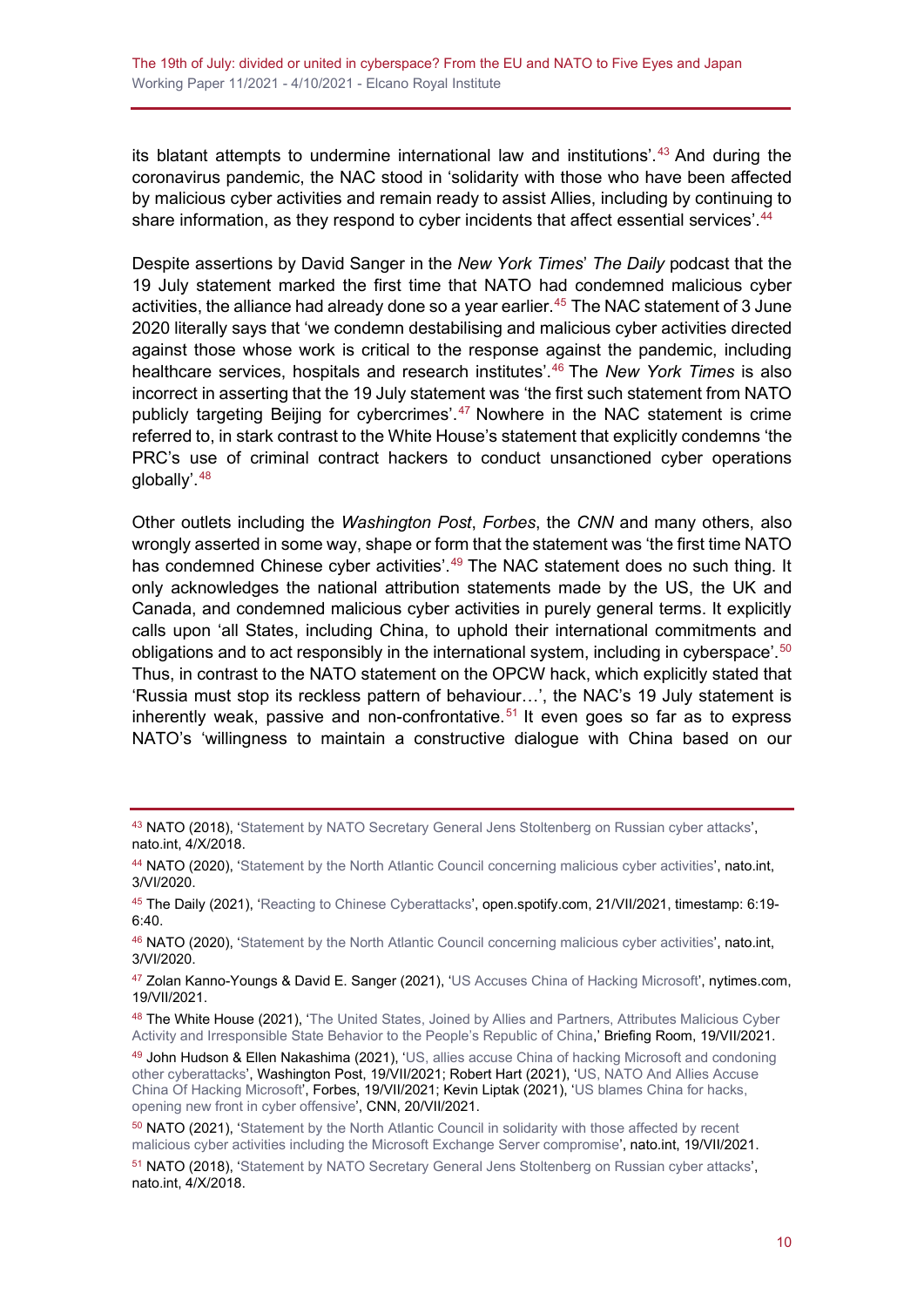interests, on areas of relevance to the Alliance such as cyber threats, and on common challenges' <sup>[52](#page-10-0)</sup>

One interesting question that is currently still somewhat unresolved, is whether and how NATO might theoretically put forward a collective public attribution statement. The most straightforward option would be either via a consultation under Article 4 of the North Atlantic Treaty, or an invocation of Article 5 to trigger collective defence. Outside these two treaty mechanisms, a statement by the NAC could potentially include a collective attribution statement if all the 30 allied governments were to concur. Yet the political conundrum NATO will –and probably already has– very likely run into, is the same hurdle that prevents the 27 EU member states from agreeing to a collective public attribution. Furthermore, the question as to what a defensive military alliance like NATO might practically achieve from putting out a collective public attribution assessment during peacetime is difficult to answer. If the notion is to simply 'strengthen norms', then there are certainly other multinational non-military institutions that are better positioned to advance this goal diplomatically. If, however, the goal is to draw a red line in the sand whose violation could legally trigger offensive cyber operations by individual NATO member states, then perhaps NATO's first-ever collective public attribution call would be worth the political effort.

The tweets and retweets made by the official government Twitter accounts of the individual NATO member states (Ministries of Foreign Affairs, Ministries of Defence and the Permanent Representations and Missions to NATO) offer some statistically interesting data.<sup>[53](#page-10-1)</sup> Among the 21 EU member states that are also NATO members, 10 remained silent on the NATO statement, nine posted a tweet in support and two simply retweeted NATO General Secretary Jens Stoltenberg's tweet (Bulgaria and Spain). Of the seven other European NATO member states, four posted a tweet in support (Albania, Iceland, North Macedonia and the UK), two merely retweeted Stoltenberg's tweet (Montenegro and Norway) and one remained completely silent (Turkey).

The UK NATO Delegation's Twitter account is somewhat curious. It posted tweets in support of the NAC statement, the UK FCDO attribution statement and retweeted NATO Secretary General Stoltenberg's tweet. But it was also the only official British government Twitter account that retweeted the HR declaration, the Canadian attribution statement and the statement of the US Secretary of State. It is unclear why the UK Delegation to NATO decided to retweet those specific statements and not any others. It could well be that this was a short-lived attempt to emulate the tracking efforts as conducted by the US State Department's CCI account.

The Norwegian government stands apart for one notable reason. It published a press release on 19 July 2021 that connects the data breach of the Norwegian parliament in March 2021 to the Microsoft Exchange campaign. In the press release, the Norwegian government assessed –based on a thorough intelligence review– that the activity was

<span id="page-10-0"></span><sup>&</sup>lt;sup>52</sup> NATO (2021), 'Statement by the North Atlantic Council in solidarity with those affected by recent [malicious cyber activities including the Microsoft Exchange Server compromise'](https://www.nato.int/cps/en/natohq/news_185863.htm), nato.int, 19/VII/2021.

<span id="page-10-1"></span><sup>53</sup> See the database [here.](https://docs.google.com/spreadsheets/d/e/2PACX-1vT79QCetpcm_Vj6DXiKAOyD3UDA17GEyv8q2Mqjw5JN3NnRm1FWE6xUNsF3CacDv7NtS8D41OtOpyAT/pub?output=xlsx)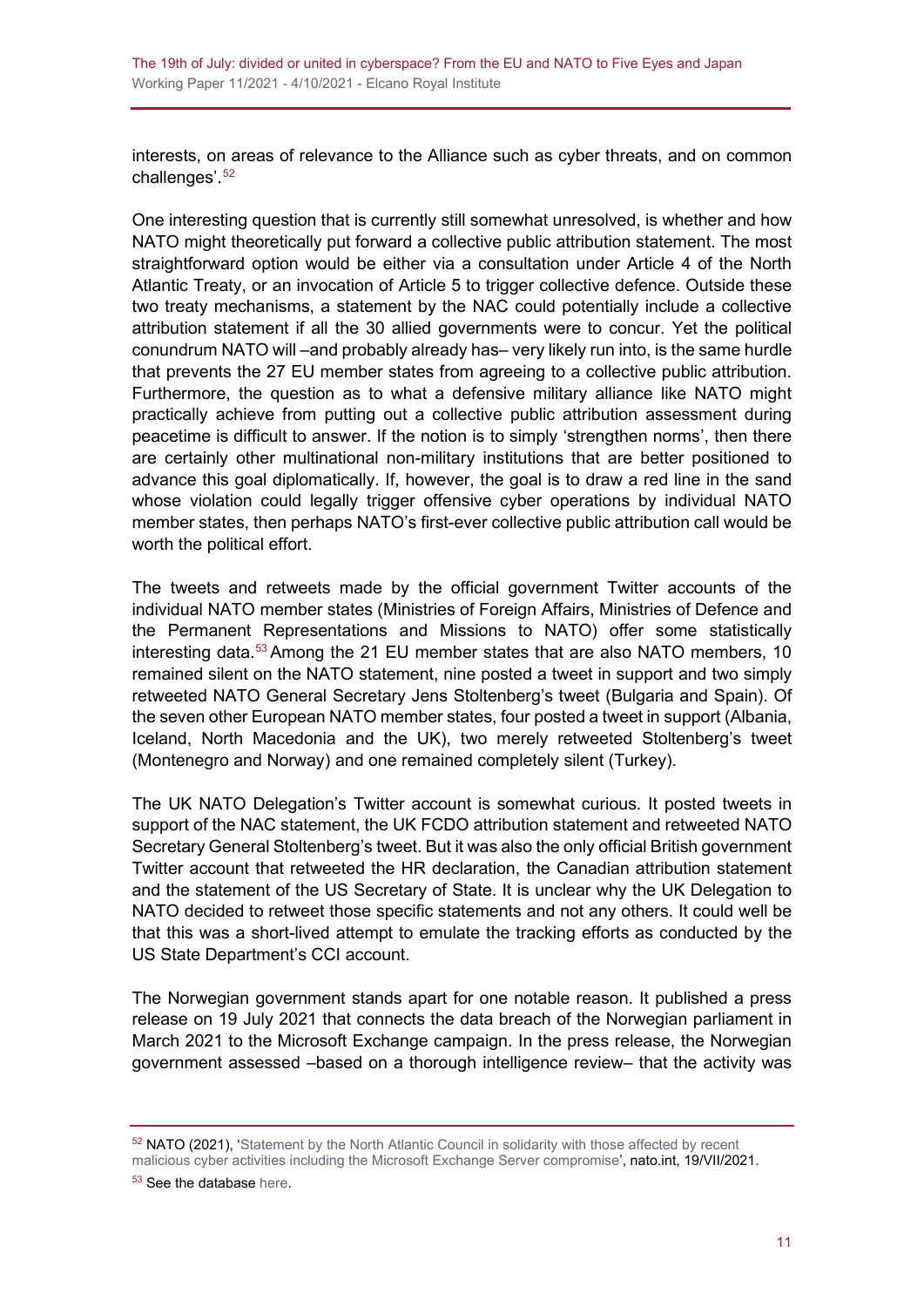carried out 'from China' and noted that several allies, the EU and Microsoft confirm this.<sup>[54](#page-11-0)</sup> As a reaction, the Norwegian Foreign Ministry summoned the Chinese Ambassador, while the Chinese Embassy in Norway sent out statements to various news outlets noting that it was waiting for the Norwegian side to provide evidence and facts to prove the claim and that it was strongly opposed to baseless allegations.<sup>[55](#page-11-1)</sup>

Going a step further and comparing the public support of the 27 NATO member states for the NATO statement (excluding Canada, the UK and the US) with the public support of the 27 EU member states for the HR's Declaration, the result is that 18 EU member states supported the HR's Declaration (66%) and 16 NATO member states supported the NATO statement (59%). Among the 21 countries that are both NATO and EU members the results were: 14 in support of the HR's declaration (66%) and 11 in support of the NATO statement (52%). A mere eight countries publicly supported both statements (38%). Looking at the six European non-EU NATO members (excluding the UK) the numbers clearly favoured one side: only one supported the HR's declaration (16%), while five supported the NATO statement (83%). Only one country publicly supported both statements (16%). Among the six EU member states that are not NATO members, the numbers clearly favoured the other: four supported the HR's declaration (66%), while none supported the NATO statement (0%). The conclusion from the numbers is that member states seem to politically pick and choose which statement to publicly support. This stands in contrast to the broader expectations of like-minded countries throwing their public support behind all political statements on normative behaviour and the applicability of international law in cyberspace.

Whether the behaviour of government Twitter accounts matters or not is still up for debate. Some might rightfully argue that political support for the NATO statement or the HR's Declaration is already implied when the individual member states agreed or not disagreed to drawing up and publishing the statements in the first place. Following that reasoning, Twitter posts and retweets are just the public relations component in addition to already finalised political agreements. Similarly, some governments might be more active on Twitter than others or have different political priorities and issue sensitivities at the time. On the other side of the argument are the voices that view Twitter posts and retweets of official government accounts as a specific form of public support for the statements involved, as well as an opportunity to clarify or even go beyond the common denominator as agreed on within the NAC and the European Council.

Finally, among the Five Eyes, the UK, the US and Canada do reference 'allies' in their public attribution statements, but only the White House explicitly mentions NATO.<sup>[56](#page-11-2)</sup>

<span id="page-11-0"></span><sup>54</sup> Regjeringen.no (2021), ['Datainnbruddet i Stortingets e-postsystem',](https://www.regjeringen.no/no/aktuelt/pm_datainnbrudd/id2866410/) regjeringen.no, 19/VII/2021.

<span id="page-11-1"></span><sup>55</sup> Andreas Løf & Fredrik Moen Gabrielsen (2021), ['Kina etterlyser bevis for at de sto bak IT-angrepet mot](https://www.aftenposten.no/norge/i/o6exMV/kina-etterlyser-bevis-for-at-de-sto-bak-it-angrepet-mot-stortinget)  [Stortinget',](https://www.aftenposten.no/norge/i/o6exMV/kina-etterlyser-bevis-for-at-de-sto-bak-it-angrepet-mot-stortinget) Aftenposten, 19/VII/2021.

<span id="page-11-2"></span><sup>56</sup> UK FCDO (2021), ['UK and allies hold Chinese state responsible for a pervasive pattern of hacking',](https://www.gov.uk/government/news/uk-and-allies-hold-chinese-state-responsible-for-a-pervasive-pattern-of-hacking) gov.uk, 19/VII/2021; The White House (2021), ['The United States, Joined by Allies and Partners, Attributes](https://www.whitehouse.gov/briefing-room/statements-releases/2021/07/19/the-united-states-joined-by-allies-and-partners-attributes-malicious-cyber-activity-and-irresponsible-state-behavior-to-the-peoples-republic-of-china/)  [Malicious Cyber Activity and Irresponsible State Behavior to the People's Republic of China',](https://www.whitehouse.gov/briefing-room/statements-releases/2021/07/19/the-united-states-joined-by-allies-and-partners-attributes-malicious-cyber-activity-and-irresponsible-state-behavior-to-the-peoples-republic-of-china/) Briefing Room, 19/VII/2021; Global Affairs Canada (2021), ['Statement on China's cyber campaigns'](https://www.canada.ca/en/global-affairs/news/2021/07/statement-on-chinas-cyber-campaigns.html), canada.ca, 19/VII/2021.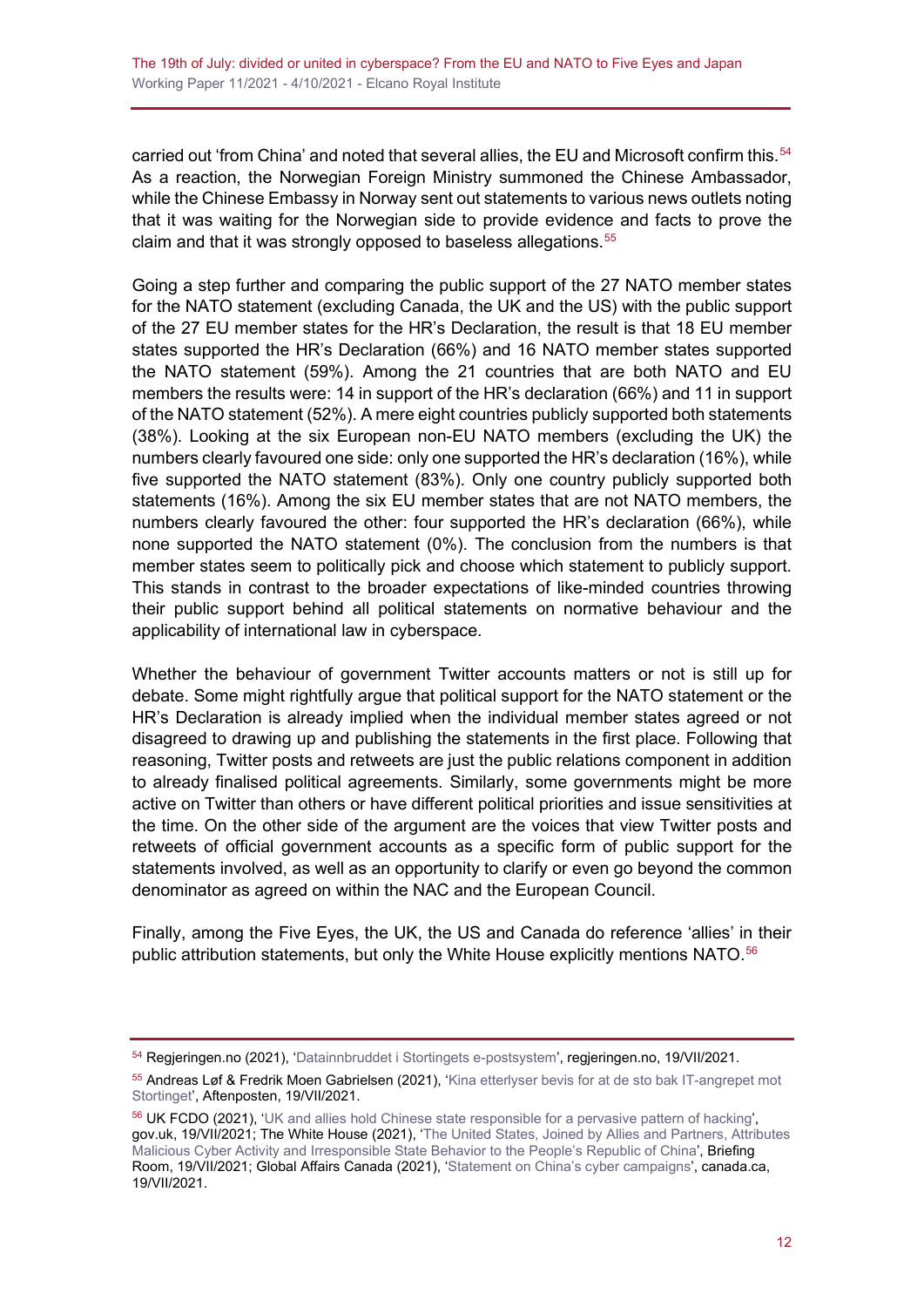## <span id="page-12-0"></span>**(4) Five Eyes**

Among the Five Eyes member states (Australia, Canada, New Zealand, the UK and the US), the White House's public attribution statement is clearly the longest, at 1,579 words.<sup>[57](#page-12-1)</sup> In fact, it was longer than the combined statements of the UK's FCDO (576) words), New Zealand's GCSB (261 words), the Australian government (349 words) and the Canadian government (346 words).<sup>[58](#page-12-2)</sup> If that were not enough, the US Secretary of State also issued his own separate statement  $(336 \text{ words})$ .  $59$ 

The one and only common thread that binds together all five government attribution statements is that they mention the targeting of Microsoft Exchange Server. The UK and New Zealand attribute the campaign to 'Chinese state-sponsored actors'. The Australian and Canadian governments point explicitly at the Chinese MSS, while the White House attributes it with a high degree of confidence to malicious cyber actors affiliated with the Chinese MSS.

The attribution differences are very likely caused by different intelligence insights and national threat landscape visibilities, and a divergence in opinion on what the adversarial Chinese campaign was actually all about. It seems likely that the Australian and Canadian governments defined the campaign as only encompassing the initial exploitation by Hafnium, meaning that for them the latter was simply the MSS. By contrast, the UK and New Zealand talked about several 'Chinese state-sponsored actors', meaning their definition likely stretched from the initial Hafnium compromise to the follow-up operations by other Chinese threat actors –including Tick, Calypso and Winnti, as reported by  $\text{ESET} - 60$  $\text{ESET} - 60$  Meanwhile, the White House probably ran into significant difficulties discerning what exactly Hafnium was and how the group or persons were interfacing with the MSS. The non-use of the word Hafnium in the White House statement, and the absence of indictments and criminal charges against the Chinese individuals responsible for the MS Exchange campaign, were highly likely indicative of current US uncertainties. Notably, the UK is the only government that specifically referenced Hafnium in its statement.

When it comes to APT31, four of the Five Eyes governments did not reference it at all in their statements. The UK FCDO attributed the MSS with being 'behind activity known by

<span id="page-12-1"></span><sup>57</sup> The White House (2021), 'The United States, Joined by Allies and Partners, Attributes Malicious Cyber [Activity and Irresponsible State Behavior to the People's Republic of China'](https://www.whitehouse.gov/briefing-room/statements-releases/2021/07/19/the-united-states-joined-by-allies-and-partners-attributes-malicious-cyber-activity-and-irresponsible-state-behavior-to-the-peoples-republic-of-china/), Briefing Room, 19/VII/2021.

<span id="page-12-2"></span><sup>58</sup> UK FCDO (2021), ['UK and allies hold Chinese state responsible for a pervasive pattern of hacking',](https://www.gov.uk/government/news/uk-and-allies-hold-chinese-state-responsible-for-a-pervasive-pattern-of-hacking) gov.uk, 19/VII/2021; Hon. Andrew Little (2021), ['New Zealand condemns malicious cyber activity by](https://www.beehive.govt.nz/release/new-zealand-condemns-malicious-cyber-activity-chinese-state-sponsored-actors)  [Chinese state-sponsored actors'](https://www.beehive.govt.nz/release/new-zealand-condemns-malicious-cyber-activity-chinese-state-sponsored-actors), beehive.govt.nz, 19/VII/2021; Senator the Hon. Marise Payne (2021), ['Australia joins international partners in attribution of malicious cyber activity to China'](https://www.foreignminister.gov.au/minister/marise-payne/media-release/australia-joins-international-partners-attribution-malicious-cyber-activity-china), foreignminister.gov.au, 19/VII/2021; Global Affairs Canada (2021), ['Statement on China's cyber](https://www.canada.ca/en/global-affairs/news/2021/07/statement-on-chinas-cyber-campaigns.html)  [campaigns',](https://www.canada.ca/en/global-affairs/news/2021/07/statement-on-chinas-cyber-campaigns.html) canada.ca, 19/VII/2021.

<span id="page-12-3"></span><sup>59</sup> Antony J. Blinken (2021), 'Responding to the PRC's Destabilizing and Irresponsible Behavior in [Cyberspace'](https://www.state.gov/responding-to-the-prcs-destabilizing-and-irresponsible-behavior-in-cyberspace/), US Department of State, 19/VII/2021.

<span id="page-12-4"></span><sup>60</sup> Matthieu Faou *et al*. (2021), ['Exchange servers under siege from at least 10 APT groups',](https://www.welivesecurity.com/2021/03/10/exchange-servers-under-siege-10-apt-groups/) ESET, 10/III/2021.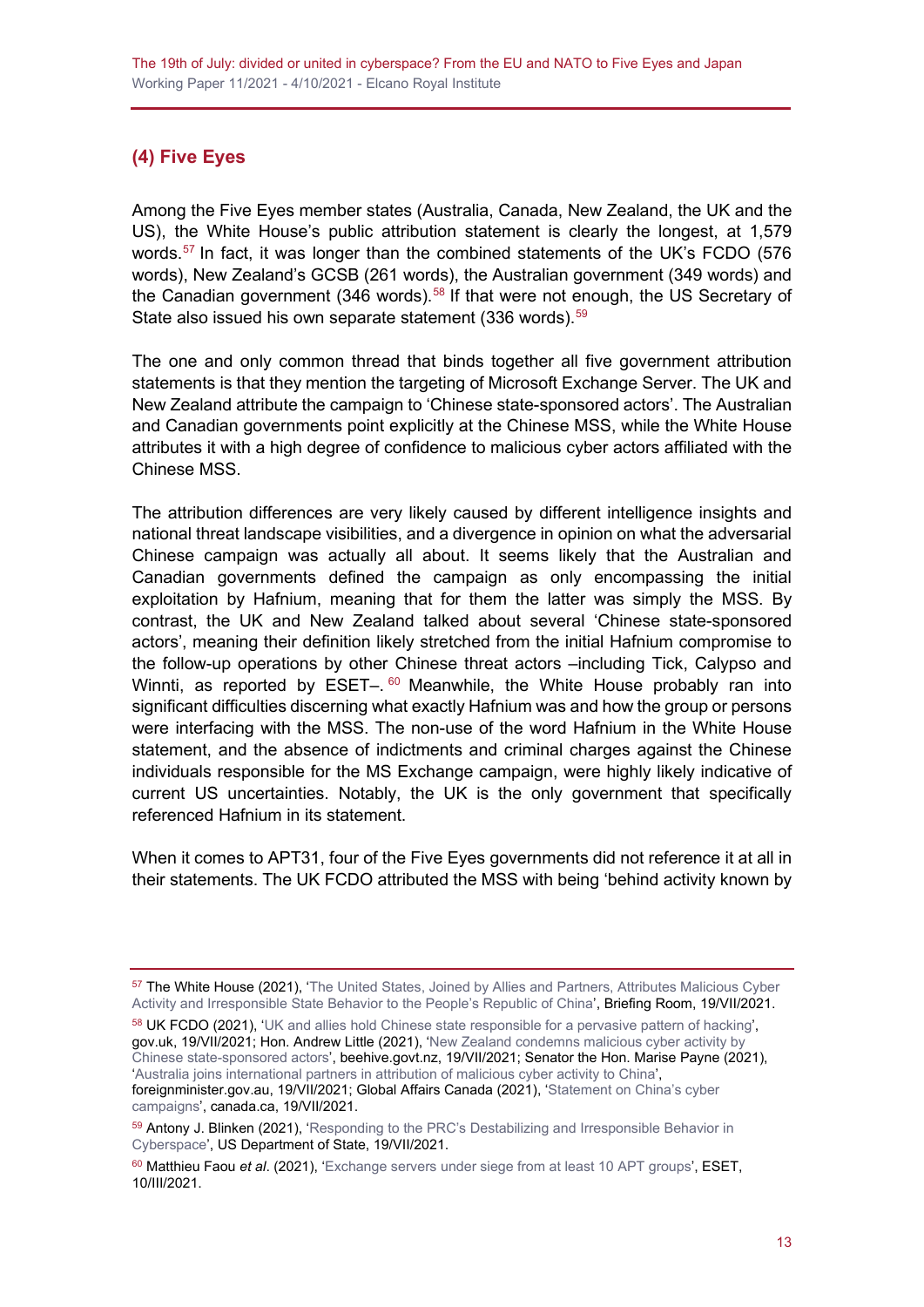cyber security experts as... "APT31"'.<sup>[61](#page-13-0)</sup> And the UK NCSC assessed that 'APT 31 is a group of contractors working directly for the Chinese Ministry of State Security' and specifically noted that APT31 targeted the Finnish Parliament in 2020.<sup>[62](#page-13-1)</sup> Tellingly, the absence of any APT31 references in the other Five Eyes statements stands in stark contrast to the importance that the EU and its member states attach to the mentioning of APT31 in the HR's Declaration.

Curiously, while all the Five Eyes name the Chinese Ministry of State Security in their statements, only Canada, the UK and New Zealand connected the MSS to APT40. The Australian statement is devoid of any APT40 references. And neither the White House nor the State Department's statements mention APT40 either. It is also curious to note that of all the Five Eyes statements, only the UK's and Canada's specifically included a reference to Hainan. The Canadian government noted that 'APT 40 almost certainly consists of elements of the Hainan State Security Department's regional MSS office', while the UK NCSC judged that 'APT40 is highly likely sponsored by the regional MSS security office, the MSS Hainan State Security Department (HSSD)'.<sup>[63](#page-13-2)</sup> The attribution difference between 'elements of' and 'sponsored by' are significant enough to open up the question as to whether APT40 is a state or non-state actor and to what degree.

New Zealand's statement stands out for several reasons. First, the Government Communications Security Bureau (GCSB) is the only intelligence agency among the Five Eyes members that does not have an official Twitter account. Therefore, while the public attribution statement made by GCSB Minister Andrew Little was published on the official website of the New Zealand government and his comments were covered in various New Zealand and British media outlets, neither the official Twitter accounts of the GCSB Minister, New Zealand's Foreign Minister nor New Zealand's Ministry of Foreign Affairs & Trade bothered to tweet the GCSB statement.  $64$  In fact, among the Five Eyes statements, New Zealand is the only government whose Foreign Ministry remained completely silent on the matter. Despite this lack of communication and assertion by the New Zealand government, some analysts have nonetheless argued that 'the harsh statement on China issued by New Zealand on Monday is a realist shot across the bow'. [65](#page-13-4) While this might be the perception in New Zealand, from an outside perspective the 19 July statement is both in tone and substance very similar to the GCSB attribution statement made on 21 December 2018, when it called out the MSS on APT10.<sup>[66](#page-13-5)</sup> The only major difference this time is that the statement was only published on the New

<span id="page-13-0"></span><sup>&</sup>lt;sup>61</sup> UK FCDO (2021), ['UK and allies hold Chinese state responsible for a pervasive pattern of hacking',](https://www.gov.uk/government/news/uk-and-allies-hold-chinese-state-responsible-for-a-pervasive-pattern-of-hacking) gov.uk, 19/VII/2021.

<span id="page-13-1"></span><sup>62</sup> Ibid.

<span id="page-13-2"></span> $63$  Ibid.

<span id="page-13-3"></span> $64$  Hon. Andrew Little (2021), 'New Zealand condemns malicious cyber activity by Chinese state-sponsored [actors',](https://www.beehive.govt.nz/release/new-zealand-condemns-malicious-cyber-activity-chinese-state-sponsored-actors) beehive.govt.nz, 19/VII/2021.

<span id="page-13-4"></span><sup>&</sup>lt;sup>65</sup> Geoffrey Miller (2021), ['New Zealand's Statement on China's Cyberattacks: A Shot Across the Bow',](https://thediplomat.com/2021/07/new-zealands-statement-on-chinas-cyberattacks-a-shot-across-the-bow/) The Diplomat, 22/VII/2021.

<span id="page-13-5"></span><sup>66</sup> Government Communications Security Bureau (2018), ['Cyber campaign attributed to China'](https://www.gcsb.govt.nz/news/cyber-campaign-attributed-to-china/), gcsb.govt.nz, 21/XII/2018.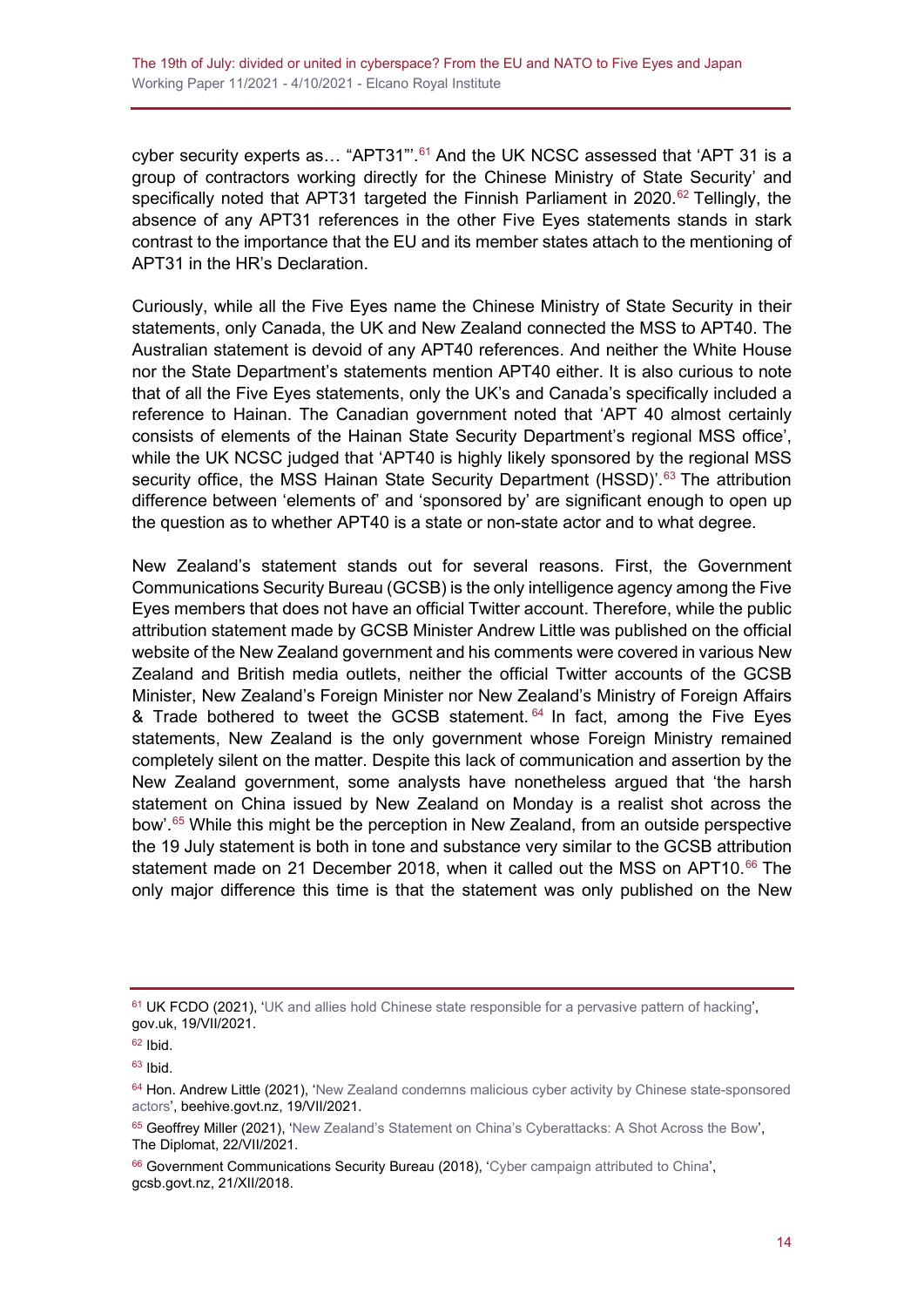Zealand government website, while the 2018 statement was published on both the GCSB and NCSC websites.<sup>[67](#page-14-0)</sup>

Canada's approach towards public attribution statements applies a different logic. Back in 2018, the Communications Security Establishment (CSE) –which is Canada's sister agency to the NSA– was responsible for publishing its official attribution statements. Around October 2020 that practice changed, when the sole responsibility moved from CSE to Global Affairs Canada (ie, the Canadian Department for Foreign Affairs, Trade, and Development).<sup>[68](#page-14-1)</sup> As a result, while the 2018 CSE statement on APT10 merely noted that it was assembled through a joint effort between CSE, 'its Canadian Centre for Cyber Security (Cyber Centre), and other departments and agencies', the 19 July 2021 statement was issued in the name of three Canadian Ministers: Foreign Affairs, National Defence, and Public Safety and Emergency Preparedness.<sup>[69](#page-14-2)</sup> This upgrade in substantial political backing was first apparent on 15 April 2021, when the three Ministers issued Canada's public attribution statement on the SolarWinds campaign.<sup>[70](#page-14-3)</sup>

Australia has similarly upgraded the political backing for its public attribution statements. Back in December 2018, when Australia attributed APT10 to the MSS, only two Ministers signed the attribution statement: Foreign Affairs (Marise Payne) and Home Affairs (Peter Dutton).<sup>[71](#page-14-4)</sup> Following a cabinet reshuffle in March 2021, Peter Dutton was appointed Minister for Defence and Karen Andrews assumed the office of Minister for Home Affairs. This change also brought about an upgrade in political backing, as the government's SolarWinds attribution to Russia in April 2021 was carried out by three Ministers: Foreign Affairs (Marise Payne), Home Affairs (Karen Andrews) and Defence (Peter Dutton).<sup>[72](#page-14-5)</sup> The same political dynamic played out on 19 July 2021.<sup>[73](#page-14-6)</sup> In terms of government Twitter activity, all three Australian and all three Canadian Ministers tweeted about their respective public attribution statements. This is in stark contrast to the British (only the Foreign Office), New Zealand (only GCSB) and the US attributions (only White House and State Department).

When it comes to US statements, it should be recalled that back in December 2018, then Secretary of State Pompeo and then Secretary of Homeland Security Nielsen put out a joint attribution statement on 'Chinese cyber actors associated with the Chinese Ministry

<span id="page-14-0"></span><sup>&</sup>lt;sup>67</sup> Hon. Andrew Little (2021), 'New Zealand condemns malicious cyber activity by Chinese state-sponsored [actors',](https://www.beehive.govt.nz/release/new-zealand-condemns-malicious-cyber-activity-chinese-state-sponsored-actors) beehive.govt.nz, 19/VII/2021; Government Communications Security Bureau (2018), ['Cyber](https://www.gcsb.govt.nz/news/cyber-campaign-attributed-to-china/)  [campaign attributed to China'](https://www.gcsb.govt.nz/news/cyber-campaign-attributed-to-china/), gcsb.govt.nz, 21/XII/2018; National Cyber Security Centre (2018), ['Cyber](https://www.ncsc.govt.nz/newsroom/cyber-campaign-attributed-to-china/)  [campaign attributed to China'](https://www.ncsc.govt.nz/newsroom/cyber-campaign-attributed-to-china/), ncsc.govt.nz, 21/XII/2018.

<span id="page-14-1"></span><sup>68</sup> Global Affairs Canada (2020), 'Canada expresses concern over pattern of malicious cyber activity by [Russian Military](https://www.canada.ca/en/global-affairs/news/2020/10/canada-expresses-concern-over-pattern-of-malicious-cyber-activity-by-russian-military-intelligence.html) Intelligence', canada.ca, 19/X/2020.

<span id="page-14-2"></span><sup>69</sup> Communications Security Establishment (2018), 'Canada and Allies Identify China as Responsible for [Cyber-Compromise'](https://cse-cst.gc.ca/en/information-and-resources/announcements/canada-and-allies-identify-china-responsible-cyber), cse-cst.gc.ca, 20/XII/2018.

<span id="page-14-3"></span><sup>70</sup> Global Affairs Canada (2021), ['Statement on SolarWinds Cyber Compromise'](https://www.canada.ca/en/global-affairs/news/2021/04/statement-on-solarwinds-cyber-compromise.html), canada.ca, 15/IV/2021.

<span id="page-14-4"></span><sup>71</sup> Senator the Hon Marise Payne (2018), ['Attribution of Chinese cyber-enabled commercial intellectual](https://web.archive.org/web/20181230142459/https:/foreignminister.gov.au/releases/Pages/2018/mp_mr_181221.aspx)  [property](https://web.archive.org/web/20181230142459/https:/foreignminister.gov.au/releases/Pages/2018/mp_mr_181221.aspx) theft', foreignminister.gov.au, 21/XII/2018.

<span id="page-14-5"></span><sup>72</sup> Senator the Hon. Marise Payne (2021), ['Attribution of cyber incident to Russia'](https://www.foreignminister.gov.au/minister/marise-payne/media-release/attribution-cyber-incident-russia), foreignminister.gov.au, 15/IV/2021.

<span id="page-14-6"></span><sup>73</sup> Senator the Hon. Marise Payne (2021), 'Australia joins international partners in attribution of malicious [cyber activity to China'](https://www.foreignminister.gov.au/minister/marise-payne/media-release/australia-joins-international-partners-attribution-malicious-cyber-activity-china), foreignminister.gov.au, 19/VII/2021.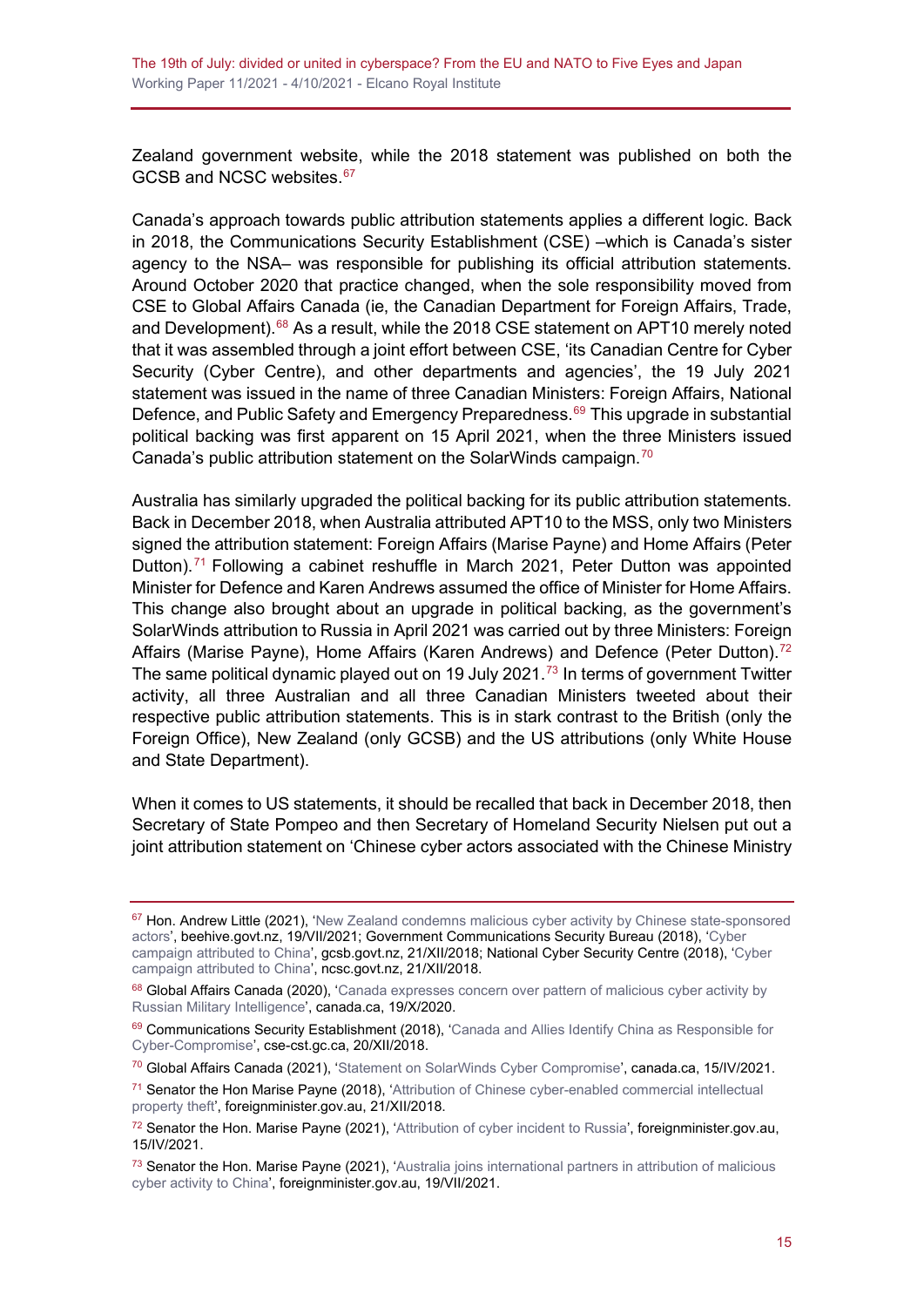of State Security'.<sup>[74](#page-15-0)</sup> This was the first and to date only time that a Secretary of Homeland Security put out a written attribution statement. The US Department of Defense was also visibly involved back in December 2018, with the Director of the DoD's Defense Criminal Investigative Service speaking at the DoJ's press conference announcing the criminal charges against two APT10 members.<sup>[75](#page-15-1)</sup> Notably, the White House did not publish a written attribution statement on that occasion.

Similar to the 19 July White House statement, the 2018 joint statement attributed activities to the MSS without using the industry designations for the threat actors in question. This is not usually a problem because government attribution statements generally only focus on one adversarial campaign or one specific threat actor. The White House statement of 19 July creates a bit of a problem in that respect, as it tries to knit one grand narrative that is supposedly backed by all of its allies and partners. The White House narrative consists of three different attribution parts in the following order: (a) the general observation of the 'PRC's use of criminal contract hackers to conduct unsanctioned cyber operations globally, including for their own personal profit'; (b) the DoJ 'announcing criminal charges against four MSS hackers' (ie, APT40); and (c) 'MSSaffiliated cyber operators exploiting 0-day vulnerabilities in MS Exchange Server' (ie, Hafnium).

On item (a) no ally or partner except for Australia expressed serious concern that the MSS is 'engaging contract hackers who have carried out cyber-enabled intellectual property theft for personal gain'.<sup>[76](#page-15-2)</sup> The absence of widespread support on this item is irritating, since it is the very first item the White House statement mentions after gloating about the 'unprecedented group of allies and partner' that are 'joining the United States in exposing and criticizing the PRC's malicious cyber activities'.  $77$  If, as a senior administration official told the *New York Times*, 'the Biden administration settled on corralling enough allies to join the public denunciation of China to maximize pressure on Beijing to curtail the cyberattacks', then why was the US unable to garner wide-spread support on their number one item that –according to the White House itself– has been occurring since at least October 2018?[78](#page-15-4)

The Chinese contract hacker's usage of ransomware and cyber-enabled extortion in their side-campaigns should have particularly resonated to some extent with European normative and cybercriminal concerns, even though the specific Chinese campaigns might not have yet occurred in Europe itself. The silence of all EU members on this item

<span id="page-15-0"></span><sup>74</sup> Michael R. Pompeo & Kirstjen M. Nielsen (2018), ['Joint Statement by Secretary of State Michael R.](https://www.dhs.gov/news/2018/12/20/joint-statement-secretary-state-michael-r-pompeo-and-secretary-homeland-security)  [Pompeo and Secretary of Homeland Security Kirstjen M. Nielsen'](https://www.dhs.gov/news/2018/12/20/joint-statement-secretary-state-michael-r-pompeo-and-secretary-homeland-security), US Department of Homeland Security, 20/XII/2018.

<span id="page-15-1"></span><sup>75</sup> US Department of Justice (2018), 'Two Chinese Hackers Associated With the Ministry of State Security [Charged with Global Computer Intrusion Campaigns Targeting Intellectual Property and Confidential](https://www.justice.gov/opa/pr/two-chinese-hackers-associated-ministry-state-security-charged-global-computer-intrusion)  [Business Information'](https://www.justice.gov/opa/pr/two-chinese-hackers-associated-ministry-state-security-charged-global-computer-intrusion), Office of Public Affairs, 20/XII/2018.

<span id="page-15-2"></span><sup>&</sup>lt;sup>76</sup> Senator the Hon. Marise Payne, 'Australia joins international partners in attribution of malicious cyber [activity to China',](https://www.foreignminister.gov.au/minister/marise-payne/media-release/australia-joins-international-partners-attribution-malicious-cyber-activity-china) foreignminister.gov.au, 19/VII/2021.

<span id="page-15-3"></span><sup>77</sup> The White House (2021), ['The United States, Joined by Allies and Partners, Attributes Malicious Cyber](https://www.whitehouse.gov/briefing-room/statements-releases/2021/07/19/the-united-states-joined-by-allies-and-partners-attributes-malicious-cyber-activity-and-irresponsible-state-behavior-to-the-peoples-republic-of-china/)  [Activity and Irresponsible State Behavior to the People's Republic of China'](https://www.whitehouse.gov/briefing-room/statements-releases/2021/07/19/the-united-states-joined-by-allies-and-partners-attributes-malicious-cyber-activity-and-irresponsible-state-behavior-to-the-peoples-republic-of-china/), Briefing Room, 19/VII/2021.

<span id="page-15-4"></span><sup>78</sup> Zolan Kanno-Youngs & David E. Sanger (2021), ['US Accuses China of Hacking Microsoft'](https://www.nytimes.com/2021/07/19/us/politics/microsoft-hacking-china-biden.html), nytimes.com, 19/VII/2021.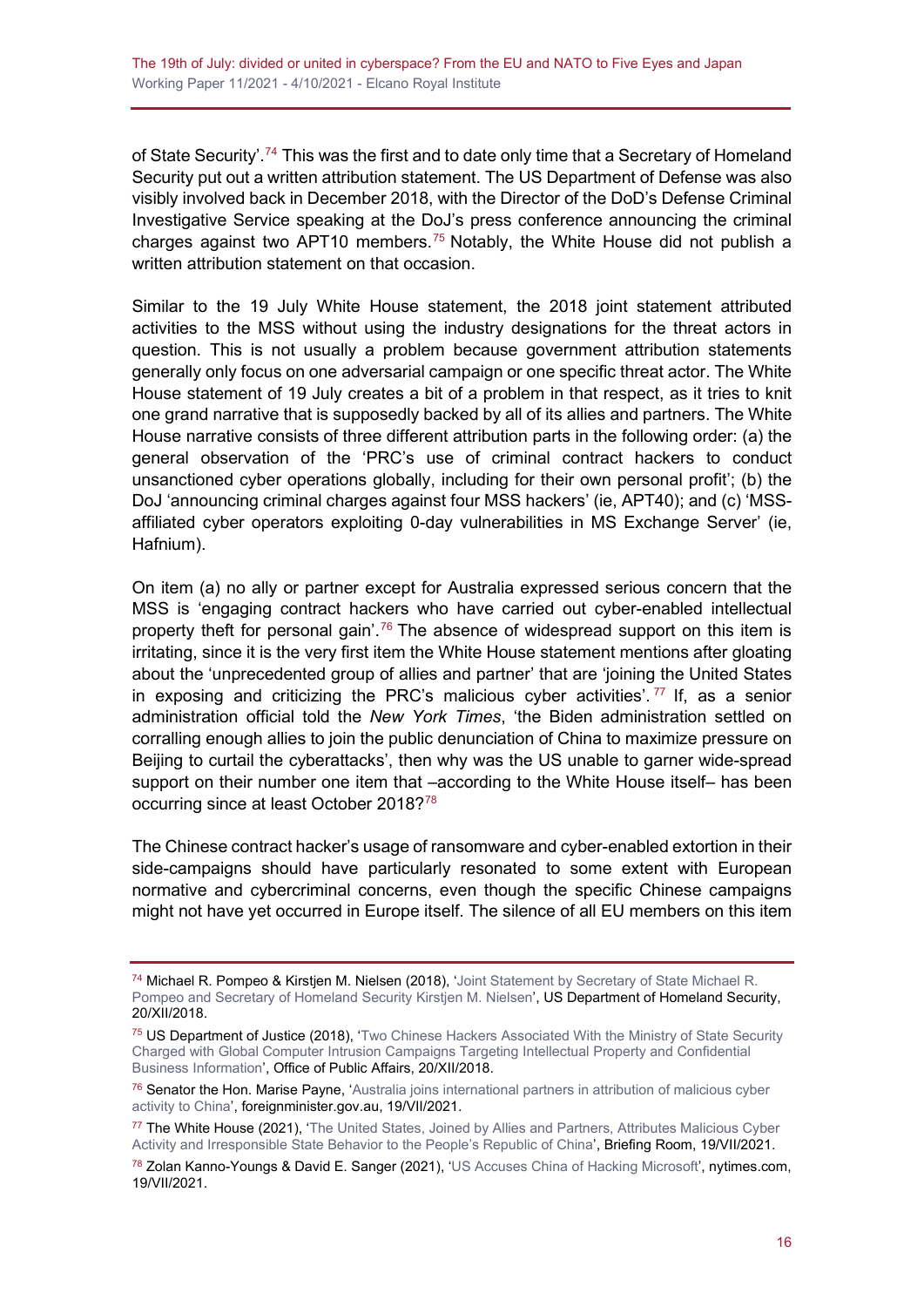should give the White House pause for thought and make the State Department rethink whether the US's allies and partners are actually like-minded and truly aligned with Washington's concerns in cyberspace.

On Item (b) the US Grand Jury indictment of the four MSS operatives describes activities between 2011 and 2018. This suggests that it is not the most recent and pressing case that would have warranted a coordinated public attribution campaign. Similarly, of the 22 companies and facilities that the defendants breached according to the indictment, 15 were located in the US, three in Malaysia, two in Saudi Arabia, one in Cambodia, one in Switzerland and one in Germany.<sup>[79](#page-16-0)</sup> Given the absence of high-volume and high-profile APT40 activity in Europe, it should come as no surprise that the majority of NATO and EU member states were rather timid in this respect. Among the Five Eyes members, only Canada specifically noted that APT40 'targeted critical research in Canada's defence, ocean technologies and biopharmaceutical sectors in separate malicious cyber campaigns in 2017 and 2018'.<sup>[80](#page-16-1)</sup> In contrast, Australia's statement did not mention APT40 even once. New Zealand merely referred to links between APT40 and malicious cyber activity in the country, $81$  and the UK talked broadly about APT40 'targeting maritime industries and naval defence contractors in the US and Europe'. [82](#page-16-3) Meanwhile, the government of Japan explicitly stated that 'Japanese companies were also targeted in the aforementioned case by the group known as APT40'.<sup>[83](#page-16-4)</sup>

Item (c) was the newest and most important item for the coordination among allies and partners on calling out China's malicious activities. In most –if not all– allied and partner territories, numerous system and networks were highly likely affected by Hafnium's indiscriminate exploitation of MS Exchange Server 0-day vulnerabilities and/or the follow-up campaigns by Tick, Calypso, Winnti and other groups. Unsurprisingly, the attribution statements of all the Five Eyes members mention the MS Exchange Server campaign. The HR's Declaration mentions it, and so does NATO. And yet it is the last and content-wise shortest attribution item in the White House statement.

The absence of any DoJ charges and Treasury sanctions in connection with the MS Exchange campaign likely suggests a current lack of US intelligence insights into Hafnium. This could be due to Hafnium being a fairly new threat actor, which would line up with Microsoft publicly discussing Hafnium activity for the first time on 2 March 2021.<sup>[84](#page-16-5)</sup> Or it could indicate that the US intelligence community ran into significant difficulties gathering intelligence on the group and identifying individual Hafnium members. Thus, it was not a realistic option for the White House to wait another month or two so the DoJ

<span id="page-16-0"></span><sup>79</sup> United States District Court, Southern District of California (2021), 'United States of America v. Ding [Xiaoyang, Cheng Qingmin, Zhu Yunmin, and Wu Shurong,](https://www.justice.gov/opa/press-release/file/1412916/download) November 2019 Grand Jury, filed on 28/V/2021.

<span id="page-16-1"></span><sup>80</sup> Global Affairs Canada (2021), ['Statement on China's cyber campaigns',](https://www.canada.ca/en/global-affairs/news/2021/07/statement-on-chinas-cyber-campaigns.html) canada.ca, 19/VII/2021.

<span id="page-16-2"></span><sup>81</sup> Hon. Andrew Little (2021), 'New Zealand condemns malicious cyber activity by Chinese state-sponsored [actors',](https://www.beehive.govt.nz/release/new-zealand-condemns-malicious-cyber-activity-chinese-state-sponsored-actors) beehive.govt.nz, 19/VII/2021.

<span id="page-16-3"></span><sup>82</sup> UK FCDO (2021), ['UK and allies hold Chinese state responsible for a pervasive pattern of hacking',](https://www.gov.uk/government/news/uk-and-allies-hold-chinese-state-responsible-for-a-pervasive-pattern-of-hacking) gov.uk, 19/VII/2021.

<span id="page-16-4"></span><sup>83</sup> Yoshida Tomoyuki (2021), 'Cases of cyberattacks including those by a group known as APT40 which [the Chinese government is behind',](https://www.mofa.go.jp/press/danwa/press6e_000312.html) Ministry of Foreign Affairs of Japan, 19/VII/2021.

<span id="page-16-5"></span><sup>84</sup> Tom Burt (2021), ['New nation-state cyberattacks',](https://blogs.microsoft.com/on-the-issues/2021/03/02/new-nation-state-cyberattacks/) Microsoft, 2/III/2021.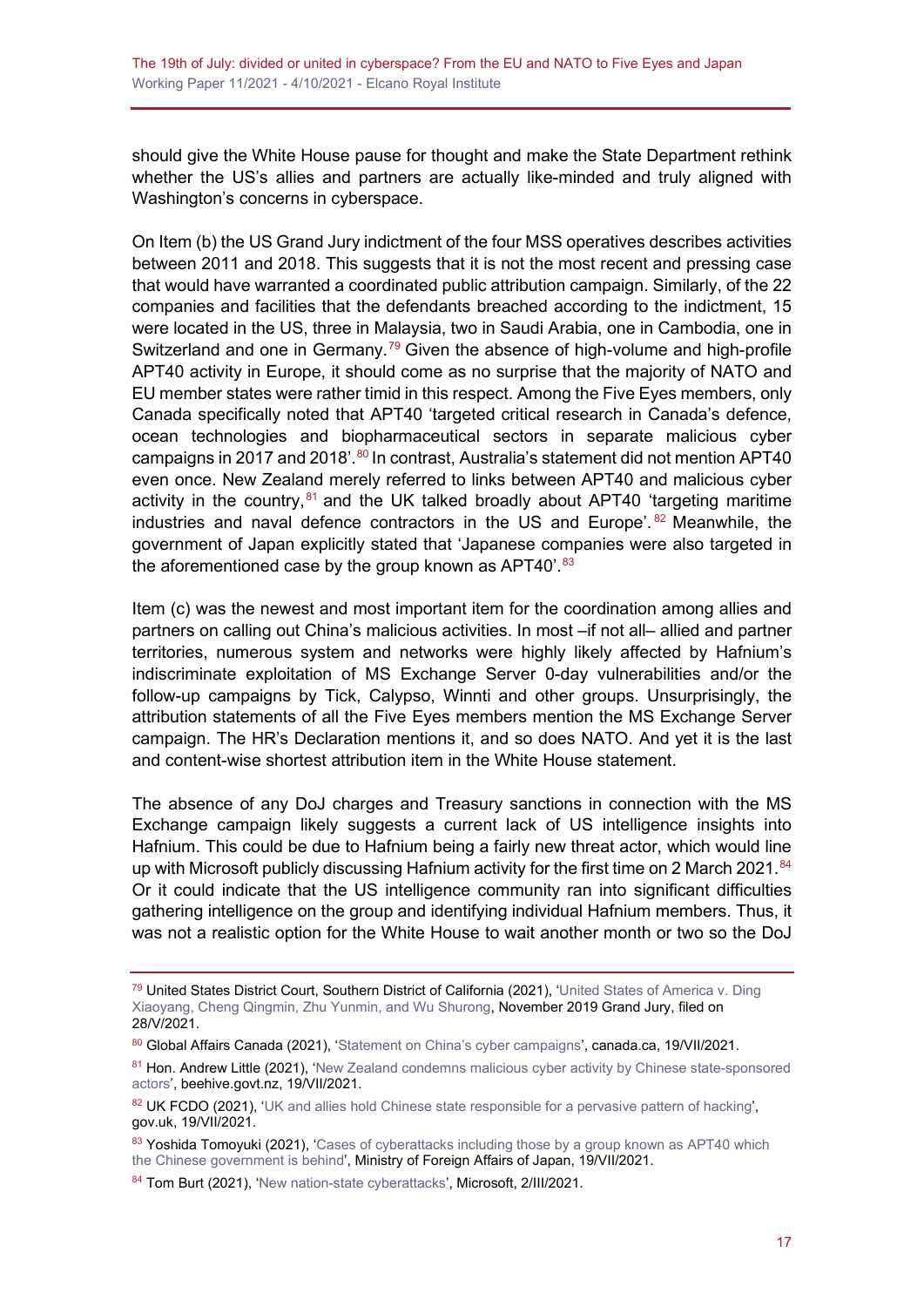might potentially have enough intel to push out indictments on Hafnium. In turn, this likely also means that the White House will be unable to rally support around the MS Exchange campaign again when the DoJ indicts individual Hafnium members. As of the time of writing it is still unknown why the White House deemed it necessary to throw the MS Exchange campaign into its attribution mix. A focus on APT40 and APT31 would have been entirely sufficient to rally support on calling out Chinese espionage campaigns, highlight the MSS's use of hackers-for-hire and the MSS turning a blind eye on their contractors running cybercriminal campaigns on the side.

#### <span id="page-17-0"></span>**(5) Japan**

The Japanese government's written attribution statement on 19 July 2021 was delivered by the press secretary of the Ministry of Foreign Affairs (MOFA).<sup>[85](#page-17-1)</sup> This was only the second time the Japanese government joined a coordinated public attribution campaign. The other occasion was in December 2018 on APT10, whose written statement was also delivered by MOFA's press secretary.<sup>[86](#page-17-2)</sup> It is unknown why these statements are not delivered by the Japanese Foreign Minister, but a partial explanation could be Tokyo's desire to preserve ministerial level talks with China on other bi- and multilateral issues. As such, the non-reaction to the Japanese statement by the Chinese Foreign Ministry could be interpreted as political reciprocity and recognition for non-escalation.

Importantly, the MOFA statement back in 2018 merely acknowledged the Five Eyes attribution that APT10 is based in China but did not put forward Japan's own attribution assessment. The 19 July statement is very different in this regard. For the first time ever 'Japan also assesses that it is highly likely that the Chinese government is behind APT40'. On top of this attribution assessment, the Japanese government also highlighted the attribution call made by Japanese law enforcement back in April 2021 that Tick is 'Unit 61419 of the Chinese People's Liberation Army'.<sup>[87](#page-17-3)</sup>

The Japanese attribution call on Tick goes back to a law enforcement investigation into an adversarial campaign that breached Japan's Aerospace Exploration Agency (JAXA) and 200 other Japanese companies between 2016 and 2020. The Tokyo Metropolitan Police interrogated two people of interest who have since left Japan:<sup>[88](#page-17-4)</sup> a 30-year-old male Chinese citizen who works as a systems engineer for an unnamed Chinese IT company, and a Chinese overseas student who was likely enrolled in a Japanese university. [89](#page-17-5) The Chinese engineer admitted during his interrogation that he 'sought to make pocket money' by forging documents to be able to rent multiple servers in Japan, and then sell the account credentials to the highest bidder on likely Chinese underground

<span id="page-17-1"></span><sup>85</sup> Yoshida Tomoyuki (2021), 'Cases of cyberattacks including those by a group known as APT40 which [the Chinese government is behind',](https://www.mofa.go.jp/press/danwa/press6e_000312.html) Ministry of Foreign Affairs of Japan, 19/VII/2021.

<span id="page-17-2"></span><sup>86</sup> Takeshi Osuga (2018), ['Cyberattacks by a group based in China known as APT10'](https://www.mofa.go.jp/press/release/press4e_002281.html), Ministry of Foreign Affairs of Japan, 21/XII/2018.

<span id="page-17-3"></span><sup>87</sup> Catalin Cimpanu (2021), ['Japanese police say Tick APT is linked to Chinese military',](https://therecord.media/japanese-police-say-tick-apt-is-linked-to-chinese-military/) The Record, 20/IV/2021.

<span id="page-17-4"></span><sup>88</sup> The Japan Times (2021), ['Chinese military seen behind Japan cyberattacks'](https://www.japantimes.co.jp/news/2021/04/20/national/chinese-military-japan-cyberattacks/), 20/IV/2021.

<span id="page-17-5"></span><sup>89</sup> Yomiuri (2021), '[JAXAにサイバー攻撃か、中国共産党員の男を書類送検](https://www.yomiuri.co.jp/national/20210420-OYT1T50136/)…関与人物の特定は異例', 20/IV/2021.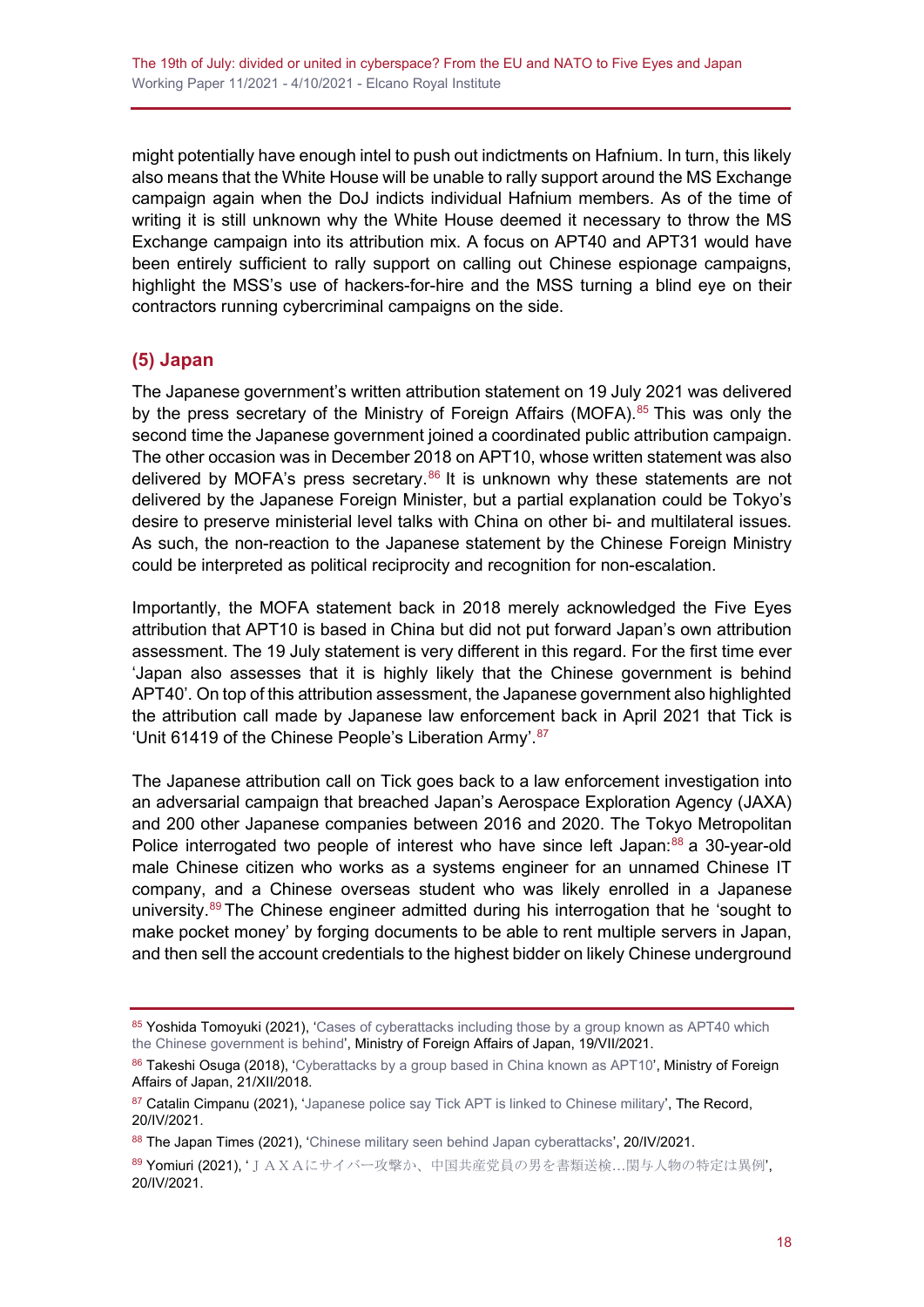forums.<sup>[90](#page-18-0)</sup> Japanese law enforcement believes that PLA Unit 61419 purchased these credentials and then used the Japanese-based servers as kick-off points for the Tick campaign against JAXA and other Japanese companies.<sup>[91](#page-18-1)</sup> According to Mainichi there does not seem to be any direct connection between the Chinese engineer and the PLA.<sup>[92](#page-18-2)</sup>

The second suspect –the Chinese student– admitted during his interrogation that he was introduced by an acquaintance (mediator) to a woman in China (handler). Yomiuri and NHK reported that the woman's husband was a member of PLA Unit 61419. $93$  Tokyo Metropolitan Police searched the student's mobile phone and emails to reconstruct his communications with said female handler. The student was in fact pressured and received specific instructions to 'contribute to the nation'. His tasks included fraudulently renting a server in Japan, purchasing Japanese security software and buying a specific secure USB stick made in Japan.<sup>[94](#page-18-4)</sup> According to Mainichi the Metropolitan Police believes that that the PLA was trying to study the vulnerability of Japanese security software. [95](#page-18-5) And according to Yomiuri the USB stick was for researching and analysing the safety measures of specific Japanese products. $96$  Yomiuri also reports that according to Japanese law enforcement, Tick and PLA Unit 61419 'seem to be almost the same'. [97](#page-18-7) As of the time of writing it unclear whether the two suspects have been charged nor whether the Japanese government has requested their extradition.

The law enforcement attribution of Tick being PLA Unit 61419 does not really come as a surprise given that 'the Japanese National Police Agency is currently the most capable [Japanese] intelligence agency – focusing primarily on combating cybercrime, cyber terrorism, and cyber espionage'.<sup>[98](#page-18-8)</sup> That being said, the 19 July attribution call by the Japanese government on APT40 is still somewhat of a mystery. It is currently unknown which Japanese government agency made the attribution call and why that agency was unable –or unwilling– to publicly connect APT40 to the MSS. The only part we do know for certain is that on 19 July, the National Police Agency (NPA) and the National Center of Incident Readiness and Strategy for Cybersecurity (NISC) released a written statement in support of the MOFA statement, that confirmed that APT40 was targeting Japanese companies.<sup>[99](#page-18-9)</sup>

<span id="page-18-0"></span><sup>90</sup> Mainichi (2021), '[人民解放軍がサイバー攻撃関与か](https://mainichi.jp/articles/20210420/k00/00m/040/086000c) 中国人書類送検 JAXA 標的', 20/IV/2021.

- <span id="page-18-1"></span>91 The Asahi Shimbun (2021), ['Police: Chinese men involved in cyberattacks against JAXA',](https://www.asahi.com/ajw/articles/14334134) 20/IV/2021.
- <span id="page-18-2"></span>92 Mainichi (2021), '[人民解放軍がサイバー攻撃関与か](https://mainichi.jp/articles/20210420/k00/00m/040/086000c) 中国人書類送検 JAXA 標的', 20/IV/2021.
- <span id="page-18-3"></span>93 Yomiuri (2021), '[「国に貢献しなさい」中国軍人の妻が元留学生に指示か](https://www.yomiuri.co.jp/national/20210421-OYT1T50180/)…JAXAサイバー攻撃事件', 21/IV/2021; NHK (2021), 'サイバー攻撃 [中国共産党員の男ら警視庁事情聴取も](https://www3.nhk.or.jp/news/html/20210420/k10012986251000.html) その後出国', 20/IV/2021. <sup>94</sup> Ibid.
- <span id="page-18-5"></span><span id="page-18-4"></span><sup>95</sup> Mainichi (2021), '中国ハッカー集団、JAXA など 200 [機関にサイバー攻撃疑い](https://web.archive.org/web/20210421162417/https:/mainichi.jp/articles/20210420/k00/00m/040/288000c) 軍関与か', 20/IV/2021.

<span id="page-18-7"></span>97 Yomiuri (2021), 'ハッカー集団 [中国軍と一体か](https://www.yomiuri.co.jp/national/20210421-OYT1T50089/)', 21/IV/2021.

<span id="page-18-9"></span>99 NISC & NPA (2021), '中国政府を背景に持つ APT40 [といわれるサイバー攻撃グループによる](https://www.nisc.go.jp/press/pdf/20210719NISC_press.pdf)

[サイバー攻撃等について\(注意喚起\)](https://www.nisc.go.jp/press/pdf/20210719NISC_press.pdf)', nisc.go.jp, 19/VII/2021.

<span id="page-18-6"></span><sup>96</sup> Yomiuri (2021), '[「国に貢献しなさい」中国軍人の妻が元留学生に指示か](https://www.yomiuri.co.jp/national/20210421-OYT1T50180/)…JAXAサイバー攻撃事件', 21/IV/2021.

<span id="page-18-8"></span><sup>98</sup> Stefan Soesanto (2021), 'Outward Defense - Comparing the Cyber Defense Postures of Japan, the [Netherlands and the United States in Peace Time',](https://www.kas.de/documents/252038/11055681/Mapping+of+cyber+doctrines.pdf/fbbcb8e1-7f57-31e3-a6f4-a0e071beafae) Konrad Adenauer Stiftung, Facts & Findings, nr 449, June.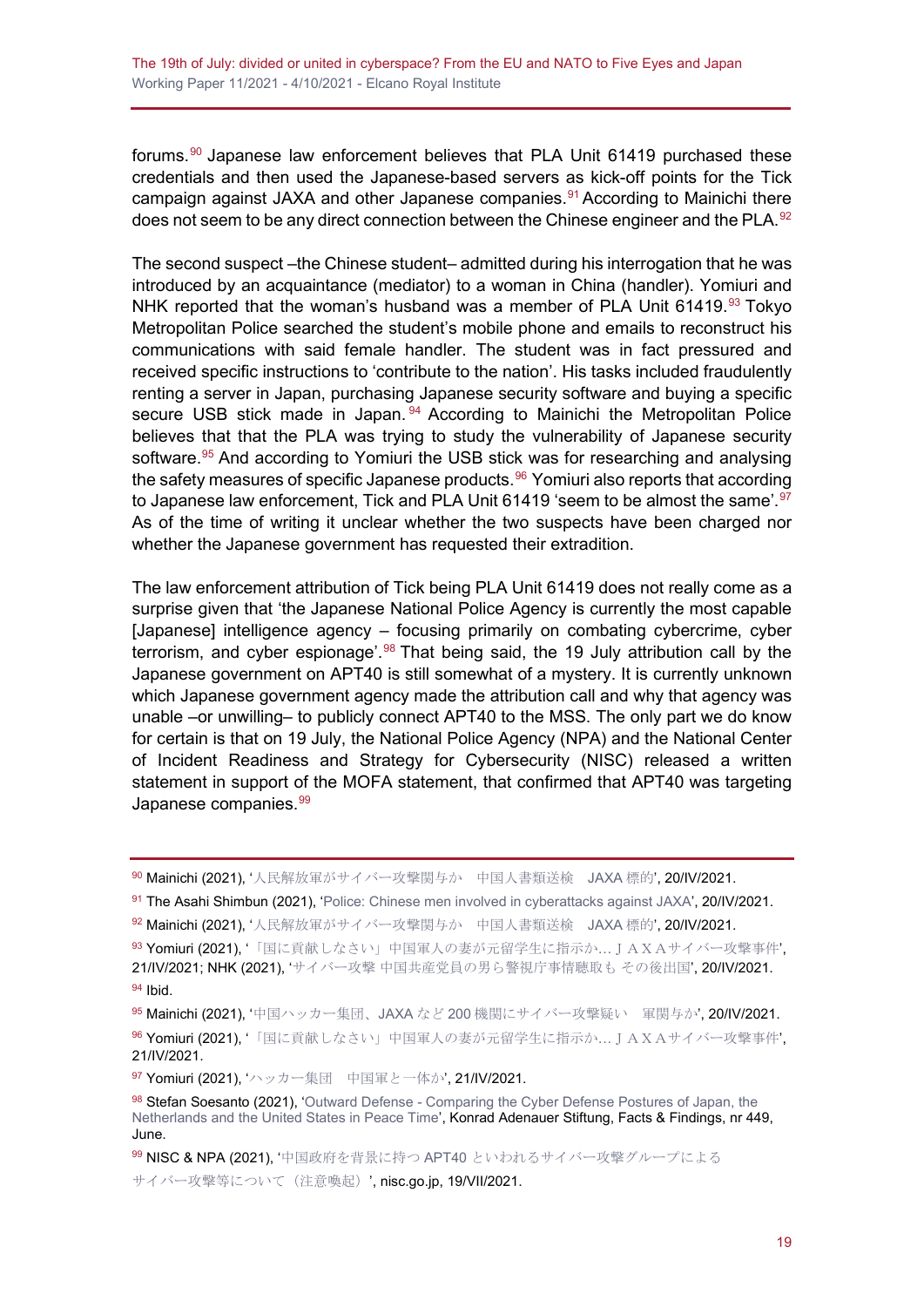Japan's 19 July attribution statement also stands out on another item: it does not mention the MS Exchange campaign at all. Therefore, the one red thread that connects all other statements on that day is not echoed by the Japanese government. The most plausible explanation for this oddity is that the MS Exchange Server is simply not widely used in Japan. According to a blog post published by Yutaka Sejiyama at Macnica Networks on 7 March 2021 the amount of Exchange Servers in Japan vulnerable to Proxylogon stood at a mere 194 compared with 167,055 globally.<sup>[100](#page-19-1)</sup>

The Japanese non-focus on the MS Exchange campaign might also explain why the White House statement ranked the MS Exchange campaign last in its attribution call, and it would explain why the HR's Declaration mentions APT40 out of the blue. Putting these three things together it is highly likely that Washington used the time and context of Hafnium's MS Exchange campaign to approach its allies and partners on calling out China, but politically pushed for the inclusion of APT40 to underpin the one area where it had substantial evidence and intelligence at hand. Therefore, for Washington, 19 July was never really about Hafnium and the MS Exchange campaign, but first and foremost about APT40 and the DoJ's criminal charges. If this is true, then for some as yet unknown reason, Washington's strategy failed to achieve the inclusion of APT40 in the NAC statement.

#### <span id="page-19-0"></span>**(6) Conclusion**

Given the absence of a clear red thread that runs through the statements made by the Five Eyes, the EU, NATO and Japan, one has to sincerely question the supposed likemindedness of the governments involved, as well as their ability to forge a coherent message toward Beijing's behaviour in cyberspace. A mere two out of 27 EU member states chose to publish their own written statements, while the other 25 were either only willing to publicly supporting the HR's Declaration on Twitter or entirely ignored it. Some analysts will certainly argue that these numbers show EU unity, when, in fact, they show an act of abdication: an abdication of individual member state responsibility to go beyond the HR's Declaration. Instead, the overwhelming majority of EU member states chose to hide behind the weakest common denominator –the EU cyber diplomacy toolbox– to confront Beijing.

The same behavioural abdication is visible in the NAC statement. Rather than condemning Beijing's malicious conduct in cyberspace, demanding an immediate halt to its activities, and maybe even putting out the first ever coordinated NATO public attribution statement, the 30 allies were only willing to express their solidarity with those affected by the MS Exchange campaign.

By contrast, the Five Eyes members are the most coherent group when comes to attribution, calling out Beijing on the MS Exchange campaign, and highlighting APT40 activity. However, for one reason or another, the Five Eyes failed to achieve consensus

<span id="page-19-1"></span><sup>100</sup> Yutaka Sejiyama (2021), 'ProxyLogon のまとめと [Exchange Server](https://blog.macnica.net/blog/2021/03/proxylogonexchange-server.html) [の利用状況について](https://blog.macnica.net/blog/2021/03/proxylogonexchange-server.html)', blog.macnica.net, 8/III/2021.